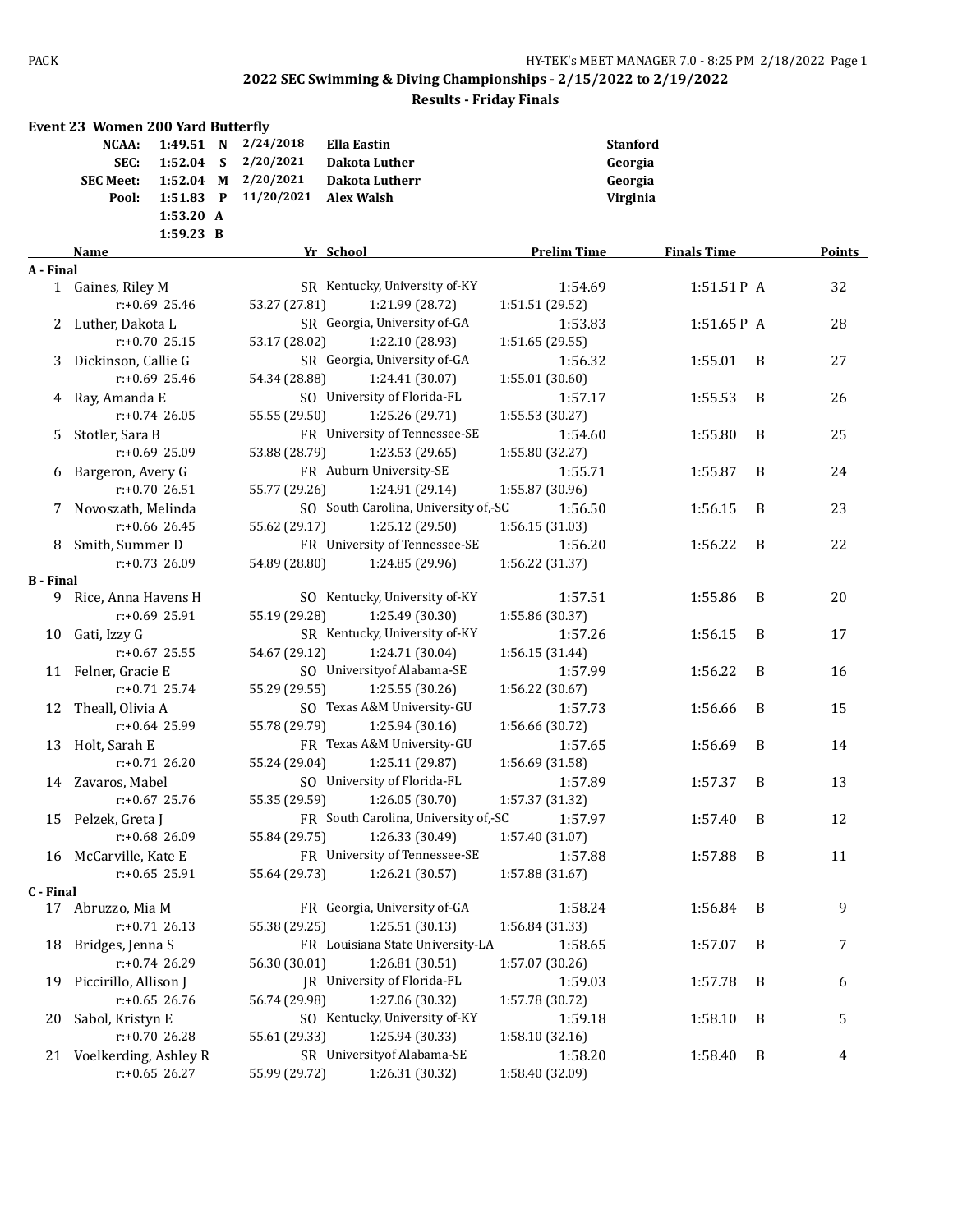|  |  |  | C - Final  (Event 23 Women 200 Yard Butterfly) |
|--|--|--|------------------------------------------------|
|--|--|--|------------------------------------------------|

|           | <b>Name</b>                              |                  |              |               | Yr School                            | <b>Prelim Time</b> | <b>Finals Time</b>   |   | <b>Points</b> |
|-----------|------------------------------------------|------------------|--------------|---------------|--------------------------------------|--------------------|----------------------|---|---------------|
| 22        | Utley, Kailia G                          |                  |              |               | FR Vanderbilt University-SE          | 1:59.55            | 1:58.53              | B | 3             |
|           |                                          | r:+0.78 26.82    |              | 57.04 (30.22) | 1:27.90 (30.86)                      | 1:58.53 (30.63)    |                      |   |               |
| 23        | Horomanski, Emily P                      |                  |              |               | JR South Carolina, University of,-SC | 1:59.59            | 1:58.90              | B | 2             |
|           |                                          | $r: +0.70$ 26.38 |              | 56.10 (29.72) | 1:26.76 (30.66)                      | 1:58.90 (32.14)    |                      |   |               |
| 24        | Bellina, Hannah C                        |                  |              |               | SO Louisiana State University-LA     | 1:58.56            | 1:59.27              |   | 1             |
|           |                                          | $r: +0.63$ 26.45 |              | 56.42 (29.97) | 1:26.67 (30.25)                      | 1:59.27 (32.60)    |                      |   |               |
|           | <b>Preliminaries</b>                     |                  |              |               |                                      |                    |                      |   |               |
| 25        | Nguyen, Claire P                         |                  |              |               | JR University of Tennessee-SE        | 1:59.60            |                      |   |               |
| 26        | Beil, Mallory J                          |                  |              |               | SR University of Tennessee-SE        | 1:59.76            |                      |   |               |
| 27        | Coetzee, Dune                            |                  |              |               | FR Georgia, University of-GA         | 1:59.83            |                      |   |               |
| 28        | Sweeney, Reagan N                        |                  |              |               | FR Louisiana State University-LA     | 1:59.84            |                      |   |               |
| 29        | Vavrinova, Adela X                       |                  |              |               | JR University of Arkansas-AR         | 1:59.89            |                      |   |               |
| 30        | Camisa, Eleonora                         |                  |              |               | FR University of Arkansas-AR         | 1:59.92            |                      |   |               |
| 31        | Toh, Nicholle                            |                  |              |               | SO South Carolina, University of,-SC | 2:00.04            |                      |   |               |
| 32        | Wright, Mollie J                         |                  |              | IR            | Texas A&M University-GU              | 2:00.07            |                      |   |               |
| 33        | Preble, Averee M                         |                  |              |               | JR Auburn University-SE              | 2:00.14            |                      |   |               |
| 34        | Mattson, Hannah M                        |                  |              |               | JR Auburn University-SE              | 2:00.45            |                      |   |               |
| 35        | Collins, Paige R                         |                  |              |               | FR South Carolina, University of,-SC | 2:00.84            |                      |   |               |
| 36        | Pozder, Ana S                            |                  |              |               | SR Missouri-MV                       | 2:01.17            |                      |   |               |
| 37        | Ogren, Anna E                            |                  |              |               | FR University of Alabama-SE          | 2:01.73            |                      |   |               |
| 38        | Merkel, Brecken M                        |                  |              |               | Missouri-MV                          | 2:01.85            |                      |   |               |
| 39        | Traba, Mercedes L                        |                  |              |               | FR Vanderbilt University-SE          | 2:01.90            |                      |   |               |
| 40        | Linartas, Lizzy A                        |                  |              |               | SO University of Arkansas-AR         | 2:01.96            |                      |   |               |
| 41        | Reddin, Joelle C                         |                  |              |               | FR Texas A&M University-GU           | 2:02.10            |                      |   |               |
| 42        | Sweeney, Devan M                         |                  |              |               | Auburn University-SE                 | 2:02.15            |                      |   |               |
| 43        | Stephenson, Emma G                       |                  |              |               | JR Texas A&M University-GU           | 2:03.21            |                      |   |               |
| 44        | Carlson, Sydney E                        |                  |              |               | JR University of Alabama-SE          | 2:03.53            |                      |   |               |
| 45        | Roy, Alix C                              |                  |              | IR            | Vanderbilt University-SE             | 2:06.76            |                      |   |               |
| ---       | Nutter, Kristen M                        |                  |              |               | JR Vanderbilt University-SE          | DQ                 |                      |   |               |
| ---       | Hepler, Danielle N                       |                  |              |               | SR Texas A&M University-GU           | DFS                |                      |   |               |
|           |                                          |                  |              |               |                                      |                    |                      |   |               |
|           | Event 24 Men 200 Yard Butterfly<br>NCAA: | 1:37.35 N        |              | 3/25/2017     | <b>Jack Conger</b>                   |                    | <b>Texas</b>         |   |               |
|           | SEC:                                     | 1:38.69          | S            | 3/6/2021      | <b>Shaine Casas</b>                  |                    | <b>Texas A&amp;M</b> |   |               |
|           | <b>SEC Meet:</b>                         | 1:40.14          | M            | 2/18/2022     | Luca Orlando                         |                    | Georgia              |   |               |
|           | Pool:                                    | 1:40.14          | $\mathbf{P}$ | 2/22/2022     | Luca Orlando                         |                    | Georgia              |   |               |
|           |                                          | 1:40.44 A        |              |               |                                      |                    |                      |   |               |
|           |                                          | 1:46.69 B        |              |               |                                      |                    |                      |   |               |
|           | <b>Name</b>                              |                  |              |               | Yr School                            | <b>Prelim Time</b> | <b>Finals Time</b>   |   | <b>Points</b> |
| A - Final |                                          |                  |              |               |                                      |                    |                      |   |               |
|           | 1 Urlando, Luca R                        |                  |              |               | SO Georgia, University of-GA         | 1:40.14            | 1:39.00 M A          |   | 32            |
|           |                                          | r:+0.67 21.76    |              | 46.51 (24.75) | 1:12.14(25.63)                       | 1:39.00 (26.86)    |                      |   |               |
| 2         | Sates, Matthew E                         |                  |              |               | FR Georgia, University of-GA         | 1:41.91            | 1:39.88 M A          |   | 28            |
|           |                                          | $r: +0.63$ 22.08 |              | 47.51 (25.43) | 1:13.38 (25.87)                      | 1:39.88 (26.50)    |                      |   |               |
| 3         | Wilby, Mason J                           |                  |              |               | SR Kentucky, University of-KY        | 1:41.08            | 1:40.15              | A | 27            |
|           |                                          | $r: +0.64$ 22.20 |              | 47.77 (25.57) | 1:13.50 (25.73)                      | 1:40.15 (26.65)    |                      |   |               |
|           | 4 Kovac, Danny D                         |                  |              |               | SR Missouri-MV                       | 1:41.97            | 1:41.18              | B | 26            |
|           |                                          | $r: +0.63$ 22.47 |              | 47.87 (25.40) | 1:13.79 (25.92)                      | 1:41.18 (27.39)    |                      |   |               |
| 5         | Crawford, Jace A                         |                  |              |               | SO University of Florida-FL          | 1:42.57            | 1:42.12              | B | 25            |
|           |                                          | r:+0.66 22.91    |              | 48.69 (25.78) | 1:15.56 (26.87)                      | 1:42.12 (26.56)    |                      |   |               |
| 6         | Mota, Kayky M                            |                  |              |               | SR University of Tennessee-SE        | 1:43.83            | 1:43.36              | B | 24            |
|           |                                          | $r: +0.64$ 22.44 |              | 48.50 (26.06) | 1:15.60 (27.10)                      | 1:43.36 (27.76)    |                      |   |               |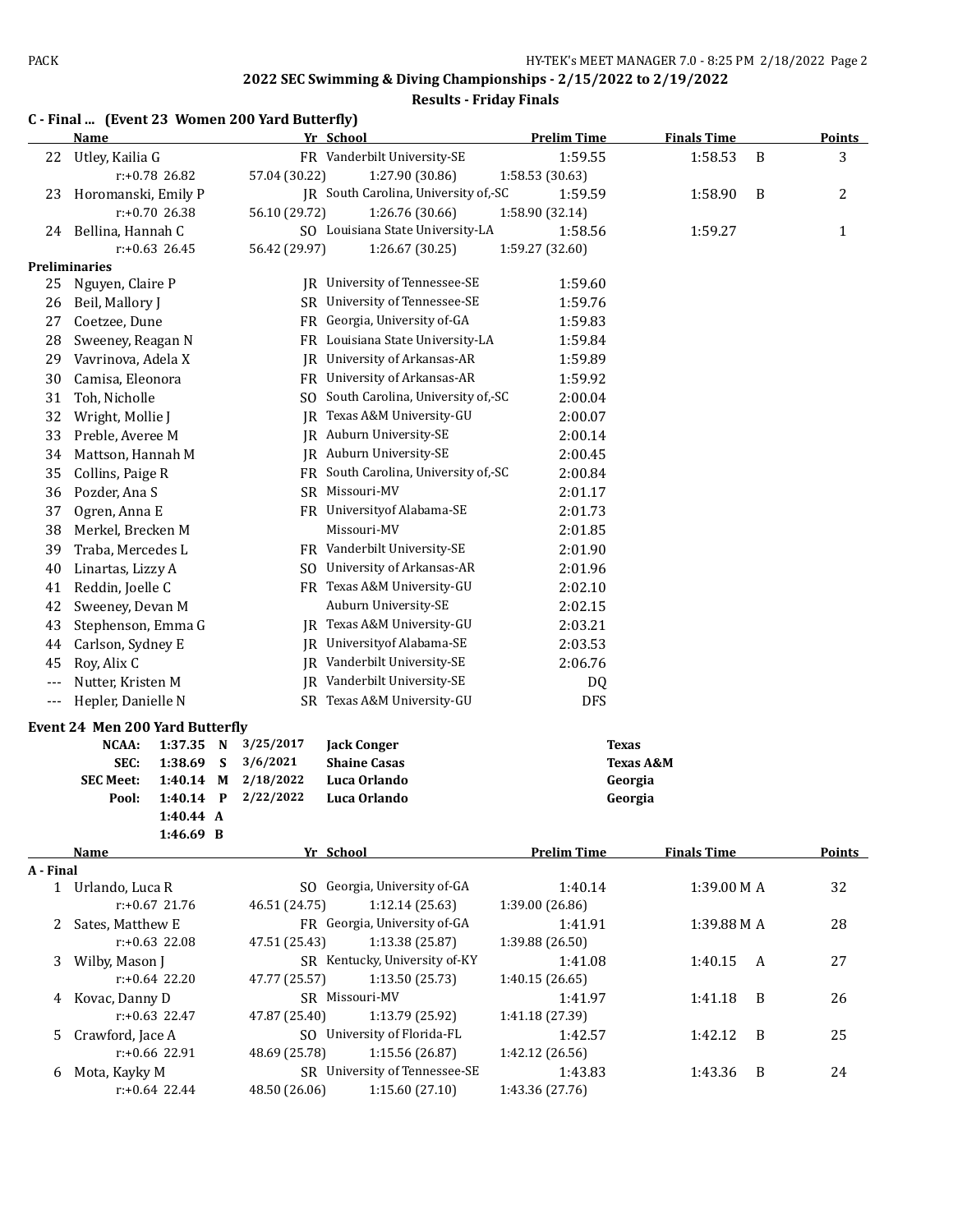**Results - Friday Finals**

## **A - Final ... (Event 24 Men 200 Yard Butterfly)**

|                  | <b>Example 2018</b> Pressure 2019 Press Press Press Press Press Press Press Press Press Press Press Press Press Press Press Press Press Press Press Press Press Press Press Press Press Press Press Press Press Press Press Press P<br>Name |               |                                                 | <b>Prelim Time</b>         | <b>Finals Time</b> |   | <b>Points</b> |
|------------------|---------------------------------------------------------------------------------------------------------------------------------------------------------------------------------------------------------------------------------------------|---------------|-------------------------------------------------|----------------------------|--------------------|---|---------------|
|                  | 7 Hawke, Charlie J                                                                                                                                                                                                                          |               | FR University of Alabama-SE                     | 1:43.88                    | 1:45.00            | B | 23            |
|                  | $r: +0.78$ 23.48                                                                                                                                                                                                                            | 50.28 (26.80) | 1:17.20 (26.92)                                 | 1:45.00 (27.80)            |                    |   |               |
|                  | 8 Abruzzo, Andrew J                                                                                                                                                                                                                         |               | SR Georgia, University of-GA                    | 1:42.97                    | 1:45.07 B          |   | 22            |
|                  | r:+0.71 23.34                                                                                                                                                                                                                               | 50.11 (26.77) | 1:17.54 (27.43)                                 | 1:45.07 (27.53)            |                    |   |               |
| <b>B</b> - Final |                                                                                                                                                                                                                                             |               |                                                 |                            |                    |   |               |
|                  | 9 Gonzalez Pinero, Joaquin                                                                                                                                                                                                                  |               | FR University of Florida-FL                     | 1:43.93                    | 1:43.14            | B | 20            |
|                  | r:+0.61 22.89                                                                                                                                                                                                                               | 48.97 (26.08) | 1:15.72(26.75)                                  | 1:43.14 (27.42)            |                    |   |               |
|                  | 10 Mussler, Jackson D                                                                                                                                                                                                                       |               | FR Kentucky, University of-KY                   | 1:45.39                    | 1:44.19            | B | 17            |
|                  | r:+0.74 23.67                                                                                                                                                                                                                               | 50.00 (26.33) | 1:16.81 (26.81)                                 | 1:44.19 (27.38)            |                    |   |               |
|                  | 11 Davis, Luke C                                                                                                                                                                                                                            |               | JR Missouri-MV                                  | 1:44.68                    | 1:44.49            | B | 16            |
|                  | $r: +0.63$ 23.12                                                                                                                                                                                                                            | 49.09 (25.97) | 1:16.53 (27.44)                                 | 1:44.49 (27.96)            |                    |   |               |
|                  | 12 Laur, Mason A                                                                                                                                                                                                                            |               | FR University of Florida-FL                     | 1:45.19                    | 1:44.68            | B | 15            |
|                  | r:+0.64 23.76                                                                                                                                                                                                                               | 50.66 (26.90) | 1:17.61 (26.95)                                 | 1:44.68 (27.07)            |                    |   |               |
|                  | 13 Stuart, Luke D                                                                                                                                                                                                                           |               | SR Texas A&M University-GU                      | 1:44.22                    | 1:44.74            | B | 14            |
|                  | $r: +0.65$ 23.48                                                                                                                                                                                                                            | 50.02 (26.54) | 1:16.97 (26.95)                                 | 1:44.74 (27.77)            |                    |   |               |
|                  | 14 Perera, Nicholas V                                                                                                                                                                                                                       |               | SR University of Alabama-SE                     | 1:45.29                    | 1:44.87            | B | 13            |
|                  | r:+0.59 23.47                                                                                                                                                                                                                               | 50.34 (26.87) | 1:17.41 (27.07)                                 | 1:44.87 (27.46)            |                    |   |               |
|                  | 15 Malec, Mikolaj                                                                                                                                                                                                                           |               | Missouri-MV                                     | 1:45.29                    | 1:45.49            | B | 12            |
|                  | $r: +0.73$ 23.28                                                                                                                                                                                                                            | 50.06 (26.78) | 1:17.44 (27.38)                                 | 1:45.49 (28.05)            |                    |   |               |
|                  | 16 Daniels, Connor J                                                                                                                                                                                                                        |               | SO South Carolina, University of,-SC            | 1:45.28                    | 1:45.65            | B | 11            |
|                  | $r: +0.64$ 23.69                                                                                                                                                                                                                            | 50.62 (26.93) | 1:18.25 (27.63)                                 | 1:45.65 (27.40)            |                    |   |               |
| C - Final        |                                                                                                                                                                                                                                             |               |                                                 |                            |                    |   |               |
|                  | 17 Dickey, Trey B                                                                                                                                                                                                                           |               | FR Texas A&M University-GU                      | 1:45.42                    | 1:44.83            | B | 9             |
|                  | $r: +0.70$ 23.55                                                                                                                                                                                                                            | 50.04 (26.49) | 1:17.35 (27.31)                                 | 1:44.83 (27.48)            |                    |   |               |
|                  | 18 Rosely, Zane T                                                                                                                                                                                                                           |               | SO Kentucky, University of-KY                   | 1:46.26                    | 1:45.03            | B | 7             |
|                  | $r: +0.58$ 23.67                                                                                                                                                                                                                            | 50.19 (26.52) | 1:17.16 (26.97)                                 | 1:45.03 (27.87)            |                    |   |               |
|                  | 19 McInerny, Evan P                                                                                                                                                                                                                         |               | SO Auburn University-SE                         | 1:45.45                    | 1:45.23            | B | 6             |
|                  | r:+0.66 23.59                                                                                                                                                                                                                               | 50.08 (26.49) | 1:17.46 (27.38)                                 | 1:45.23 (27.77)            |                    |   |               |
|                  | 20 Lim, Ananda C<br>r:+0.69 23.56                                                                                                                                                                                                           | 50.34 (26.78) | SR Georgia, University of-GA<br>1:17.32 (26.98) | 1:45.70                    | 1:45.25            | B | 5             |
|                  |                                                                                                                                                                                                                                             |               | FR Auburn University-SE                         | 1:45.25 (27.93)            |                    | B |               |
|                  | 21 Mathias, Mason D<br>$r: +0.66$ 23.54                                                                                                                                                                                                     |               | 1:17.53 (27.69)                                 | 1:46.50                    | 1:45.41            |   | 4             |
|                  |                                                                                                                                                                                                                                             | 49.84 (26.30) | JR South Carolina, University of,-SC            | 1:45.41 (27.88)<br>1:45.44 | 1:45.72            | B | 3             |
|                  | 22 DeVore, Luke E<br>$r: +0.63$ 23.90                                                                                                                                                                                                       | 50.92 (27.02) | 1:18.36 (27.44)                                 | 1:45.72 (27.36)            |                    |   |               |
|                  | 23 Brown, Jace C                                                                                                                                                                                                                            |               | JR Texas A&M University-GU                      | 1:46.58                    | 1:45.79            | B | 2             |
|                  | $r: +0.64$ 22.77                                                                                                                                                                                                                            | 49.25 (26.48) | 1:16.92(27.67)                                  | 1:45.79 (28.87)            |                    |   |               |
|                  | 24 Scheuermann, Noah T                                                                                                                                                                                                                      |               | Missouri-MV                                     | 1:46.13                    | 1:46.44            | B | 1             |
|                  | $r: +0.60$ 23.67                                                                                                                                                                                                                            | 50.34 (26.67) | 1:17.67 (27.33)                                 | 1:46.44 (28.77)            |                    |   |               |
|                  | <b>Preliminaries</b>                                                                                                                                                                                                                        |               |                                                 |                            |                    |   |               |
| 25               | Brice, Luke A                                                                                                                                                                                                                               | IR            | University of Tennessee-SE                      | 1:46.68                    |                    |   |               |
| 26               | Rothrock, Gus D                                                                                                                                                                                                                             | FR            | University of Tennessee-SE                      | 1:46.87                    |                    |   |               |
| 27               | Rogers, Gavin J                                                                                                                                                                                                                             | FR            | Louisiana State University-LA                   | 1:46.99                    |                    |   |               |
| 28               | Kabbara, Munzy M                                                                                                                                                                                                                            | FR            | Texas A&M University-GU                         | 1:47.23                    |                    |   |               |
| 29               | Schnippenkoetter, Mark P                                                                                                                                                                                                                    | SR            | Texas A&M University-GU                         | 1:47.46                    |                    |   |               |
| 30               | Maschmeier, Seth M                                                                                                                                                                                                                          |               | JR Auburn University-SE                         | 1:47.52                    |                    |   |               |
| 31               | Watson, William C                                                                                                                                                                                                                           | FR            | Universityof Alabama-SE                         | 1:47.63                    |                    |   |               |
| 32               | Yip, Jordan                                                                                                                                                                                                                                 | IR.           | South Carolina, University of,-SC               | 1:47.95                    |                    |   |               |
| 33               | Ellett, Timmy S                                                                                                                                                                                                                             |               | Kentucky, University of-KY                      |                            |                    |   |               |
|                  |                                                                                                                                                                                                                                             | IR            | JR Louisiana State University-LA                | 1:48.28                    |                    |   |               |
| 34               | Norman, Julian M                                                                                                                                                                                                                            |               | Missouri-MV                                     | 1:48.54                    |                    |   |               |
| 35               | Florea, Dane C                                                                                                                                                                                                                              | SR            |                                                 | 1:48.73                    |                    |   |               |
| 36               | Boylan, David D                                                                                                                                                                                                                             |               | JR Louisiana State University-LA                | 1:48.78                    |                    |   |               |
| 37               | Ratzlaff, Mac S                                                                                                                                                                                                                             | FR            | South Carolina, University of,-SC               | 1:48.84                    |                    |   |               |
| 38               | De Almeida, Bernardo B                                                                                                                                                                                                                      |               | FR University of Alabama-SE                     | 1:49.69                    |                    |   |               |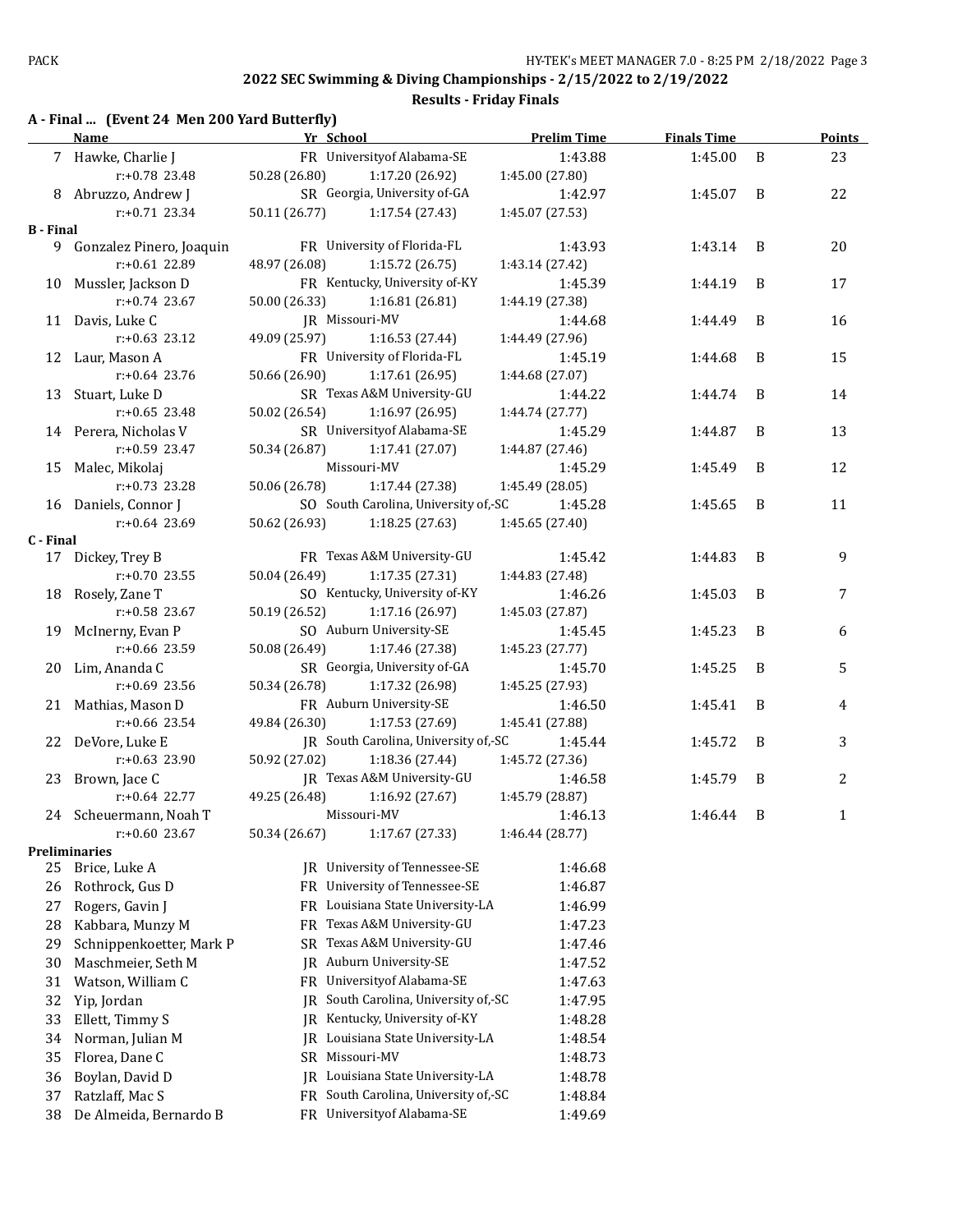|                  | Preliminaries  (Event 24 Men 200 Yard Butterfly)<br><b>Name</b> |                  |               | Yr School                                      | <b>Prelim Time</b>     | <b>Finals Time</b> |                | <b>Points</b> |
|------------------|-----------------------------------------------------------------|------------------|---------------|------------------------------------------------|------------------------|--------------------|----------------|---------------|
|                  | 39 Warmbier, Ryan A                                             |                  |               | FR Louisiana State University-LA               | 1:50.26                |                    |                |               |
| 40               | Drouillard, Cooper T                                            |                  |               | SO Kentucky, University of-KY                  | 1:50.47                |                    |                |               |
| $---$            | Miceli, Mateo S                                                 |                  |               | FR University of Alabama-SE                    | DQ                     |                    |                |               |
|                  | <b>Event 25 Women 100 Yard Backstroke</b>                       |                  |               |                                                |                        |                    |                |               |
|                  | NCAA:                                                           | 49.18 N          | 3/22/2019     | <b>Beata Nelson</b>                            |                        | Wisconsin          |                |               |
|                  | SEC:                                                            | 50.02 S          | 2/21/2020     | <b>Rhyan White</b>                             |                        | Alabama            |                |               |
|                  | <b>SEC Meet:</b>                                                | 50.02 M          | 2/21/2020     | <b>Rhyan White</b>                             |                        | Alabama            |                |               |
|                  | Pool:                                                           | 50.31 P          | 11/19/2021    | <b>Rhyan White</b>                             |                        | Alabama            |                |               |
|                  |                                                                 | 50.93 A          |               |                                                |                        |                    |                |               |
|                  |                                                                 | 53.94 B          |               |                                                |                        |                    |                |               |
|                  | Name                                                            |                  |               | Yr School                                      | <b>Prelim Time</b>     | <b>Finals Time</b> |                | <b>Points</b> |
| A - Final        |                                                                 |                  |               |                                                |                        |                    |                |               |
|                  | 1 White, Rhyan E                                                |                  |               | SR University of Alabama-SE                    | 51.08                  | 50.18P A           |                | 32            |
|                  |                                                                 | $r: +0.67$ 11.74 | 24.10 (12.36) | 37.03 (12.93)                                  | 50.18 (13.15)          |                    |                |               |
| 2                | Thompson, Sarah M                                               | $r: +0.99$ 11.81 |               | SR Missouri-MV                                 | 51.65                  | 51.35              | B              | 28            |
|                  |                                                                 |                  | 24.59 (12.78) | 37.95 (13.36)                                  | 51.35 (13.40)          |                    |                |               |
| 3                | Brooks, Caitlin P                                               | $r: +0.57$ 12.12 |               | JR Kentucky, University of-KY                  | 51.73                  | 51.54              | B              | 27            |
|                  |                                                                 |                  | 24.64 (12.52) | 37.86 (13.22)                                  | 51.54 (13.68)          |                    |                |               |
| 4                | Rees, Meredith A                                                |                  |               | JR Missouri-MV                                 | 51.86                  | 51.63              | B              | 26            |
|                  |                                                                 | $r: +0.64$ 12.13 | 24.90 (12.77) | 38.10 (13.20)                                  | 51.63 (13.53)          |                    |                |               |
| 5.               | Sansores, Andrea A                                              | $r: +0.69$ 12.09 |               | SR University of Arkansas-AR                   | 52.71                  | 51.83              | B              | 25            |
|                  |                                                                 |                  | 25.00 (12.91) | 38.52 (13.52)<br>FR University of Tennessee-SE | 51.83 (13.31)          |                    | B              |               |
| 6                | Fuller, Josephine A                                             | $r: +0.70$ 12.24 | 25.13 (12.89) |                                                | 52.32                  | 52.00              |                | 24            |
|                  | Lee, Meghan R                                                   |                  |               | 38.69 (13.56)<br>SO Auburn University-SE       | 52.00 (13.31)<br>52.30 | 52.18              | B              | 23            |
| 7                |                                                                 | $r: +0.67$ 12.29 | 25.30 (13.01) | 38.66 (13.36)                                  | 52.18 (13.52)          |                    |                |               |
|                  | 8 Sorenson, Sophie L                                            |                  |               | SR Kentucky, University of-KY                  | 52.55                  | 52.65              | B              | 22            |
|                  |                                                                 | $r: +0.76$ 12.34 | 25.36 (13.02) | 38.90 (13.54)                                  | 52.65 (13.75)          |                    |                |               |
| <b>B</b> - Final |                                                                 |                  |               |                                                |                        |                    |                |               |
| 9.               | Sansome, Millie K                                               |                  |               | JR Georgia, University of-GA                   | 53.25                  | 52.49              | B              | 20            |
|                  |                                                                 | $r: +0.68$ 12.43 | 25.43 (13.00) | 39.07 (13.64)                                  | 52.49 (13.42)          |                    |                |               |
|                  | 10 Waldrep, Ellie G                                             |                  |               | FR Auburn University-SE                        | 52.89                  | 52.58              | B              | 17            |
|                  |                                                                 | r:+0.98 12.38    | 25.38 (13.00) | 38.99 (13.61)                                  | 52.58 (13.59)          |                    |                |               |
|                  | 11 Melton, Kobie M                                              |                  |               | SR University of Arkansas-AR                   | 52.72                  | 52.85              | B              | 16            |
|                  |                                                                 | $r: +0.66$ 12.38 | 25.37 (12.99) | 39.09 (13.72)                                  | 52.85 (13.76)          |                    |                |               |
|                  | 12 Liberto, Morgan S                                            |                  |               | SR University of Alabama-SE                    | 53.16                  | 52.99              | B              | 15            |
|                  |                                                                 | $r: +0.75$ 12.53 | 25.55 (13.02) | 39.08 (13.53)                                  | 52.99 (13.91)          |                    |                |               |
|                  | 13 Caldow, Elle E                                               |                  |               | SO University of Tennessee-SE                  | 53.00                  | 53.16              | - B            | 14            |
|                  |                                                                 | r:+0.69 12.59    | 25.74 (13.15) | 39.44 (13.70)                                  | 53.16 (13.72)          |                    |                |               |
|                  | 14 Feddersen, Amy J                                             |                  |               | JR Missouri-MV                                 | 53.16                  | 53.23              | B              | 13            |
|                  |                                                                 | $r: +0.73$ 12.54 | 25.77 (13.23) | 39.49 (13.72)                                  | 53.23 (13.74)          |                    |                |               |
|                  | 15 McCarty, Eboni F                                             |                  |               | FR Georgia, University of-GA                   | 52.96                  | 53.52              | B              | 12            |
|                  |                                                                 | $r: +0.77$ 12.46 | 25.57 (13.11) | 39.40 (13.83)                                  | 53.52 (14.12)          |                    |                |               |
|                  | 16 Buechler, Jordan N                                           |                  |               | SO Texas A&M University-GU                     | 53.11                  | 53.57              | B              | 11            |
|                  |                                                                 | $r: +0.79$ 12.65 | 26.03 (13.38) | 39.60 (13.57)                                  | 53.57 (13.97)          |                    |                |               |
| C - Final        |                                                                 |                  |               |                                                |                        |                    |                |               |
|                  | 17 Barzelay, Aviv                                               |                  |               | FR Texas A&M University-GU                     | 53.43                  | 53.06              | $\overline{B}$ | 9             |
|                  |                                                                 | $r: +0.69$ 12.61 | 25.80 (13.19) | 39.38 (13.58)                                  | 53.06 (13.68)          |                    |                |               |
| 18               | Herren, Parker S                                                |                  |               | SR Kentucky, University of-KY                  | 53.67                  | 53.19              | B              | 7             |
|                  |                                                                 | $r: +0.71$ 12.82 | 26.08 (13.26) | 39.71 (13.63)                                  | 53.19 (13.48)          |                    |                |               |
|                  | 19 Buerger, Torie H                                             |                  |               | SO Kentucky, University of-KY                  | 53.40                  | 53.22              | B              | 6             |
|                  |                                                                 | r:+0.66 12.70    | 25.75 (13.05) | 39.52 (13.77)                                  | 53.22 (13.70)          |                    |                |               |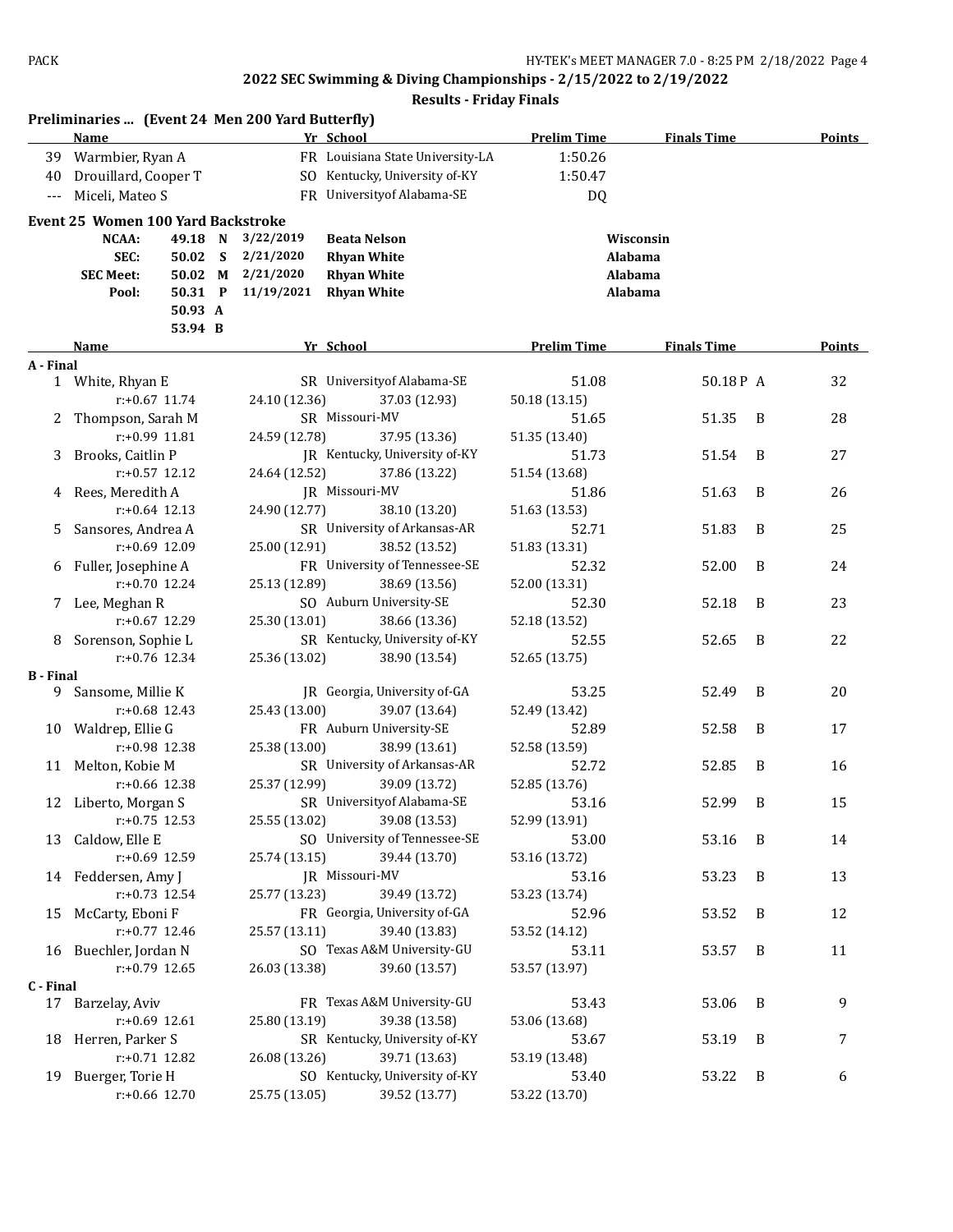## **Results - Friday Finals**

|           | C - Final  (Event 25 Women 100 Yard Backstroke) |                    |   |                        |                                      |                    |                      |   |               |
|-----------|-------------------------------------------------|--------------------|---|------------------------|--------------------------------------|--------------------|----------------------|---|---------------|
|           | Name                                            |                    |   |                        | Yr School                            | <b>Prelim Time</b> | <b>Finals Time</b>   |   | Points        |
| 20        | Pantano, Bella L                                |                    |   |                        | SO South Carolina, University of,-SC | 53.51              | 53.38                | B | 5             |
|           | $r: +0.67$ 12.65                                |                    |   | 25.83 (13.18)          | 39.53 (13.70)                        | 53.38 (13.85)      |                      |   |               |
| 21        | Stewart, Bayley D                               |                    |   |                        | SR University of Tennessee-SE        | 53.51              | 53.47                | B | 4             |
|           | $r: +0.60$ 12.65                                |                    |   | 25.96 (13.31)          | 39.85 (13.89)                        | 53.47 (13.62)      |                      |   |               |
| 22        | Kraus, Mari L                                   |                    |   |                        | SR South Carolina, University of,-SC | 53.57              | 53.54                | B | 3             |
|           | $r: +0.73$ 13.02                                |                    |   | 26.33 (13.31)          | 39.92 (13.59)                        | 53.54 (13.62)      |                      |   |               |
| 23        | Fa'Amausili, Gabi A                             |                    |   |                        | Georgia, University of-GA            | 53.60              | 53.82                | B | 2             |
|           | $r: +0.71$ 12.62                                |                    |   | 25.89 (13.27)          | 40.03 (14.14)                        | 53.82 (13.79)      |                      |   |               |
| 24        | Zavaros, Rosie                                  | $r: +0.71$ 12.78   |   |                        | SR University of Florida-FL          | 53.62              | 54.27                |   | 1             |
|           | <b>Preliminaries</b>                            |                    |   | 26.38 (13.60)          | 40.35 (13.97)                        | 54.27 (13.92)      |                      |   |               |
| 25        | Koczo, Abigail E                                |                    |   |                        | JR University of Alabama-SE          | 53.77              |                      |   |               |
| 26        | Merritt, Kensley E                              |                    |   |                        | SO Auburn University-SE              | 53.79              |                      |   |               |
| 27        | Duffy, Colleen M                                |                    |   |                        | Missouri-MV                          | 54.01              |                      |   |               |
| 28        | Owens, Kaitlyn M                                |                    |   |                        | FR Texas A&M University-GU           | 54.34              |                      |   |               |
| 29        | Mack, Katelyn G                                 |                    |   |                        | JR University of Florida-FL          | 54.50              |                      |   |               |
| 30        | Parker, Riley C                                 |                    |   |                        | SO South Carolina, University of,-SC | 54.59              |                      |   |               |
| 31        | Mechling, Maddie J                              |                    |   | SO.                    | Universityof Alabama-SE              | 54.76              |                      |   |               |
| 32        | Szklaruk-Traipe, Sarah B                        |                    |   | SO.                    | Texas A&M University-GU              | 54.82              |                      |   |               |
| 33        | Ward, Trinity M                                 |                    |   | IR                     | Kentucky, University of-KY           | 54.85              |                      |   |               |
| 34        | Moore, Molly A                                  |                    |   |                        | SR University of Arkansas-AR         | 55.03              |                      |   |               |
| 35        | Pierobon Mays, Gabriela V                       |                    |   | SO.                    | Vanderbilt University-SE             | 55.27              |                      |   |               |
| 36        | Almasi, Grayson C                               |                    |   |                        | FR Vanderbilt University-SE          | 56.03              |                      |   |               |
| 37        | Debeer, Tonner E                                |                    |   |                        | SR Vanderbilt University-SE          | 56.06              |                      |   |               |
| 38        | Thompson, Sarah-grace G                         |                    |   |                        | SO Louisiana State University-LA     | 56.10              |                      |   |               |
| 39        | Burke, Abby E                                   |                    |   |                        | SR Vanderbilt University-SE          | 56.27              |                      |   |               |
| 40        | Pearl, Ella                                     |                    |   |                        | FR University of Arkansas-AR         | 56.84              |                      |   |               |
| 41        | Tran, Trinity N                                 |                    |   |                        | SO Vanderbilt University-SE          | 57.40              |                      |   |               |
| 42        | Dalton, Emma M                                  |                    |   |                        | FR Vanderbilt University-SE          | 57.41              |                      |   |               |
| 43        | Jordan, Chantal E                               |                    |   |                        | JR Vanderbilt University-SE          | 59.03              |                      |   |               |
| 44        | Thomas, Lauren R                                |                    |   |                        | SR Vanderbilt University-SE          | 1:00.33            |                      |   |               |
|           |                                                 |                    |   |                        |                                      |                    |                      |   |               |
|           | Event 26 Men 100 Yard Backstroke                |                    |   |                        |                                      |                    |                      |   |               |
|           | NCAA:                                           | 43.49 N            |   | 3/25/2016              | <b>Ryan Murphy</b>                   |                    | California           |   |               |
|           | SEC:                                            | 43.87              | S | 11/19/2020             | <b>Shaine Casas</b>                  |                    | <b>Texas A&amp;M</b> |   |               |
|           | <b>SEC Meet:</b>                                | 44.10              | М | 2/21/2020<br>12/5/2013 | Zane Waddell                         | Alabama            |                      |   |               |
|           | Pool:                                           | 44.07 P<br>44.94 A |   |                        | <b>Nick Thoman</b>                   |                    | SwimMAC              |   |               |
|           |                                                 | 47.77 B            |   |                        |                                      |                    |                      |   |               |
|           | Name                                            |                    |   |                        | Yr School                            | <b>Prelim Time</b> | <b>Finals Time</b>   |   | <b>Points</b> |
| A - Final |                                                 |                    |   |                        |                                      |                    |                      |   |               |
|           | 1 Chaney, Adam C                                |                    |   |                        | SO University of Florida-FL          | 44.91              | 44.51                | A | 32            |
|           |                                                 | r:+0.70 10.36      |   | 21.33 (10.97)          | 32.87 (11.54)                        | 44.51 (11.64)      |                      |   |               |
| 2         | Gogulski, Ethan D                               |                    |   |                        | JR Texas A&M University-GU           | 45.75              | 45.42                | B | 28            |
|           |                                                 | $r: +0.72$ 10.67   |   | 21.87 (11.20)          | 33.58 (11.71)                        | 45.42 (11.84)      |                      |   |               |
| 3         | Menke, Matthew T                                |                    |   |                        | JR University of Alabama-SE          | 46.02              | 45.56                | B | 27            |
|           | $r: +0.67$ 10.45                                |                    |   | 21.74 (11.29)          | 33.43 (11.69)                        | 45.56 (12.13)      |                      |   |               |
| 4         | Stoffle, Nathaniel L                            |                    |   |                        | FR Auburn University-SE              | 45.74              | 45.60                | B | 26            |
|           | r:+0.69 10.62                                   |                    |   | 21.70 (11.08)          | 33.55 (11.85)                        | 45.60 (12.05)      |                      |   |               |

r:+0.72 10.67 22.01 (11.34) 34.04 (12.03) 46.07 (12.03)

r:+0.78 10.44 21.94 (11.50) 33.94 (12.00) 46.10 (12.16)

5 Dahlgren, Jack A SR Missouri-MV 46.33 46.07 B 25<br>
r:+0.72 10.67 22.01 (11.34) 34.04 (12.03) 46.07 (12.03) 6 Kammann, Bjoern University of Tennessee-SE 46.31 46.10 B 24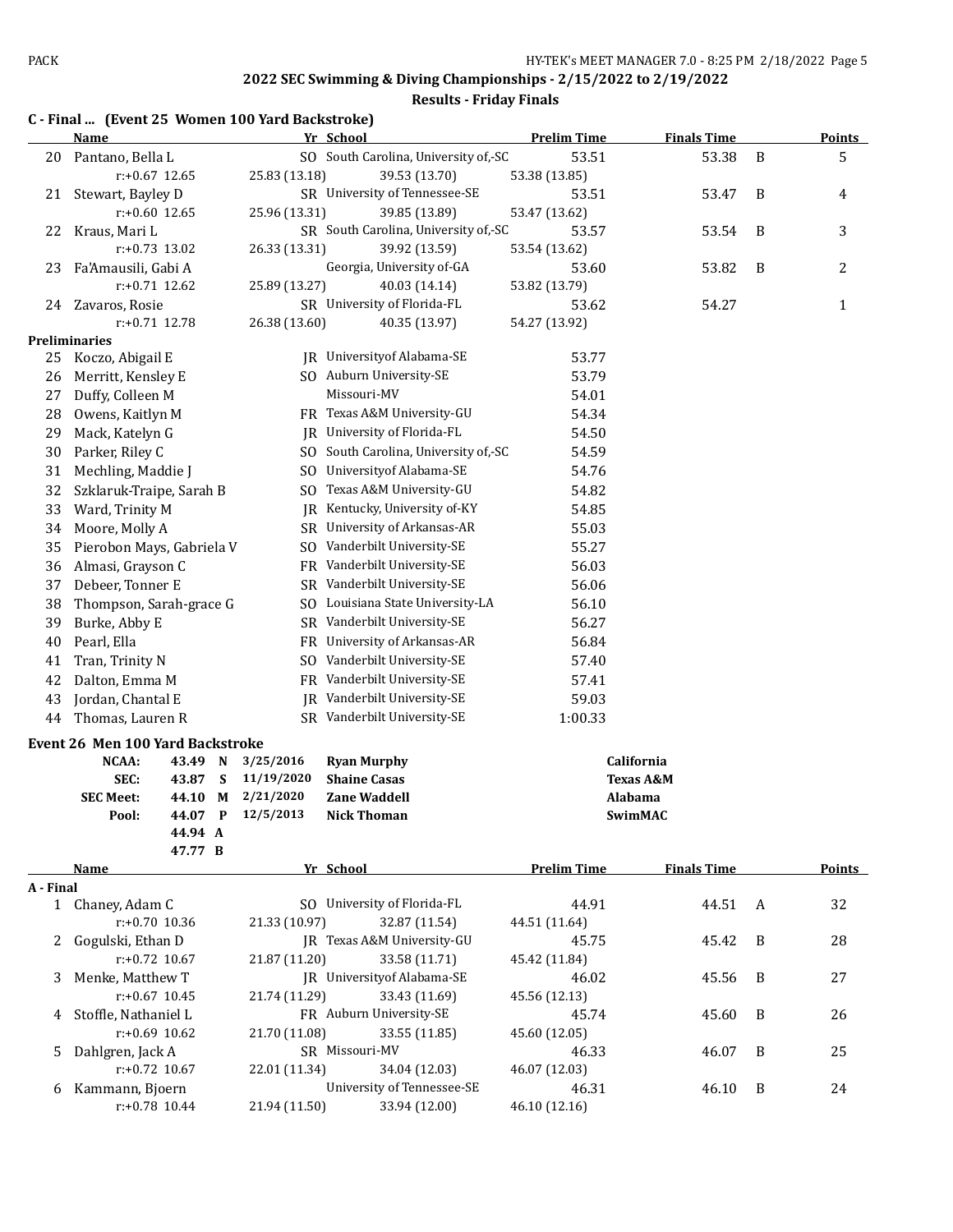**Results - Friday Finals**

## **A - Final ... (Event 26 Men 100 Yard Backstroke)**

|                  | <b>Name</b>            | Yr School                   |                                      | <b>Prelim Time</b> | <b>Finals Time</b> |   | Points       |
|------------------|------------------------|-----------------------------|--------------------------------------|--------------------|--------------------|---|--------------|
|                  | 7 Smith, Lleyton A     |                             | JR Auburn University-SE              | 46.00              | 46.26              | B | 23           |
|                  | $r: +0.64$ 10.89       | 22.27 (11.38)               | 34.18 (11.91)                        | 46.26 (12.08)      |                    |   |              |
|                  | 8 Laitarovsky, Michael |                             | FR South Carolina, University of,-SC | 46.17              | 46.34              | B | 22           |
|                  | $r: +0.64$ 10.67       | 22.02 (11.35)               | 34.32 (12.30)                        | 46.34 (12.02)      |                    |   |              |
| <b>B</b> - Final |                        |                             |                                      |                    |                    |   |              |
|                  | 9 Stoffle, Aidan F     |                             | JR Auburn University-SE              | 46.34              | 45.76              | B | 20           |
|                  | r:+0.70 10.57          | 21.74(11.17)                | 33.57 (11.83)                        | 45.76 (12.19)      |                    |   |              |
|                  | 10 Stelmar, Eric R     |                             | SO University of Alabama-SE          | 46.78              | 46.17              | B | 17           |
|                  | $r: +0.68$ 10.83       | 22.38 (11.55)               | 34.13 (11.75)                        | 46.17 (12.04)      |                    |   |              |
|                  | 11 Dunham, Bradley T   |                             | JR Georgia, University of-GA         | 46.44              | 46.27              | B | 16           |
|                  | r:+0.77 10.80          | 22.18 (11.38)               | 34.30 (12.12)                        | 46.27 (11.97)      |                    |   |              |
|                  | 12 Ng, Wesley Y        |                             | SO Georgia, University of-GA         | 46.79              | 46.48              | B | 15           |
|                  | $r: +0.62$ 10.66       | 22.06 (11.40)               | 34.26 (12.20)                        | 46.48 (12.22)      |                    |   |              |
|                  | 13 Lierz, Harrison M   |                             | SO University of Tennessee-SE        | 46.80              | 46.69              | B | 14           |
|                  | r:+0.76 10.75          | 22.13 (11.38)               | 34.33 (12.20)                        | 46.69 (12.36)      |                    |   |              |
|                  | 14 Bochenski, Grant R  |                             | Missouri-MV                          | 47.15              | 46.74              | B | 13           |
|                  | r:+0.69 10.79          | 22.29 (11.50)               | 34.44 (12.15)                        | 46.74 (12.30)      |                    |   |              |
|                  | 15 Marcum, Jake L      |                             | SR University of Alabama-SE          | 47.02              | 47.03              | B | 12           |
|                  | $r: +0.73$ 11.12       | 23.01 (11.89) 35.16 (12.15) |                                      | 47.03 (11.87)      |                    |   |              |
|                  | 16 Hulet, Tyler J      |                             | FR Texas A&M University-GU           | 47.19              | 47.21              | B | 11           |
|                  | $r: +0.67$ 10.85       | 22.27 (11.42)               | 34.62 (12.35)                        | 47.21 (12.59)      |                    |   |              |
| C - Final        |                        |                             |                                      |                    |                    |   |              |
|                  | 17 Grum, Ian P         |                             | JR Georgia, University of-GA         | 47.44              | 46.81              | B | 9            |
|                  | $r: +0.69$ 11.12       | 22.66 (11.54)               | 34.71 (12.05)                        | 46.81 (12.10)      |                    |   |              |
|                  | 18 Shomper, Thomas M   |                             | SO Texas A&M University-GU           | 47.32              | 46.95              | B | 7            |
|                  | r:+0.72 10.96          | 22.51 (11.55)               | 34.76 (12.25)                        | 46.95 (12.19)      |                    |   |              |
|                  | 19 Parker, Sam E       |                             | FR Georgia, University of-GA         | 47.29              | 47.41              | B | 6            |
|                  | $r: +0.61$ 11.18       | 22.83 (11.65)               | 35.16 (12.33)                        | 47.41 (12.25)      |                    |   |              |
|                  | 20 Norton, Mitchell J  |                             | FR Georgia, University of-GA         | 47.82              | 47.78              |   | 5            |
|                  | $r: +0.70$ 11.15       | 22.95 (11.80)               | 35.31 (12.36)                        | 47.78 (12.47)      |                    |   |              |
|                  | 21 Curtis, Griffin M   |                             | FR Louisiana State University-LA     | 47.50              | 48.03              |   | 4            |
|                  | $r+0.66$ 10.97         | 23.00 (12.03)               | 35.61 (12.61)                        | 48.03 (12.42)      |                    |   |              |
|                  | 22 McGovern, Trevor Q  |                             | SO Auburn University-SE              | 48.07              | 48.06              |   | 3            |
|                  | r:+0.67 11.08          | 22.84 (11.76)               | 35.47 (12.63)                        | 48.06 (12.59)      |                    |   |              |
|                  | 23 Toepfer, Nicholas A |                             | FR Louisiana State University-LA     | 48.45              | 48.66              |   | 2            |
|                  | $r: +0.64$ 11.40       | 23.37 (11.97)               | 35.92 (12.55)                        | 48.66 (12.74)      |                    |   |              |
|                  | 24 Hanke, Sam W        |                             | SO South Carolina, University of,-SC | 48.53              | 48.71              |   | $\mathbf{1}$ |
|                  | r:+0.70 11.51          | 23.67 (12.16)               | 36.19 (12.52)                        | 48.71 (12.52)      |                    |   |              |
|                  | <b>Preliminaries</b>   |                             |                                      |                    |                    |   |              |
| 25               | Oliver, Cade M         |                             | Missouri-MV                          | 48.59              |                    |   |              |
| 26               | Walsh, Keegan J        |                             | SR Georgia, University of-GA         | 48.62              |                    |   |              |
| 27               | Henderson, James B     |                             | SO Louisiana State University-LA     | J48.62             |                    |   |              |
| 28               | Wachter, Joey W        |                             | SO University of Alabama-SE          | 48.67              |                    |   |              |
| 29               | Glenn, Kevin C         |                             | FR Louisiana State University-LA     | 48.71              |                    |   |              |
| 30               | Fuchs, Collin R        | SO.                         | Texas A&M University-GU              | 48.77              |                    |   |              |
| 31               | Simmons, Andrew J      |                             | FR Auburn University-SE              | 49.26              |                    |   |              |
| 32               | Gordon, John Michael   |                             | JR Kentucky, University of-KY        | 49.45              |                    |   |              |
| 33               | Belair, Michael W      |                             | FR Kentucky, University of-KY        | 50.01              |                    |   |              |
|                  |                        |                             |                                      |                    |                    |   |              |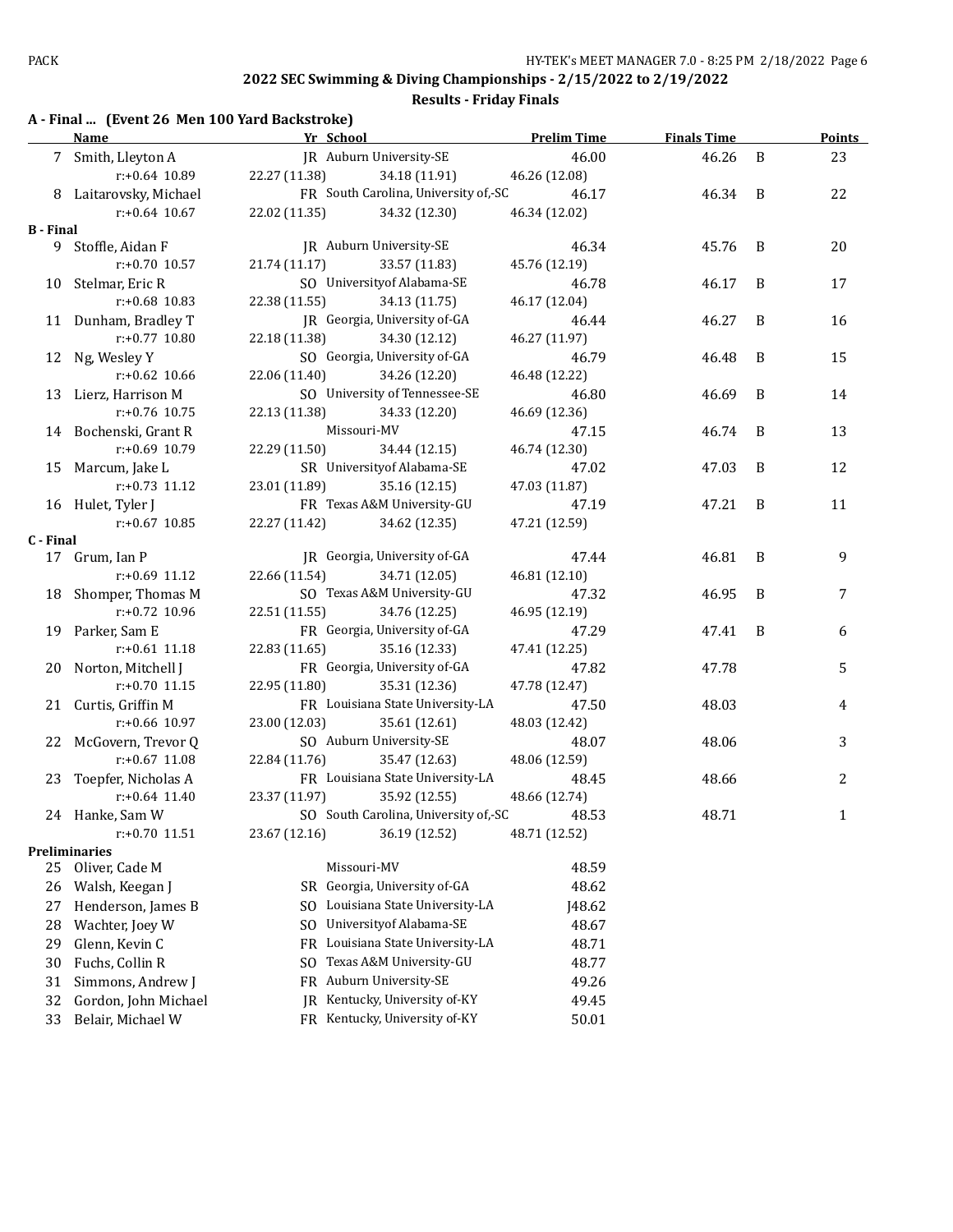|                  | <b>Event 27 Women 100 Yard Breaststroke</b> |               |                                    |                    |                      |   |        |
|------------------|---------------------------------------------|---------------|------------------------------------|--------------------|----------------------|---|--------|
|                  | <b>NCAA:</b><br>55.73 N                     | 3/19/2019     | <b>Lilly King</b>                  | Indiana            |                      |   |        |
|                  | SEC:<br>57.23 S                             | 3/20/2014     | <b>Breeja Larson</b>               |                    | <b>Texas A&amp;M</b> |   |        |
|                  | 57.28 M<br><b>SEC Meet:</b>                 | 2/21/2014     | <b>Breeja Larson</b>               |                    | <b>Texas A&amp;M</b> |   |        |
|                  | 56.64 P                                     | 12/1/2017     |                                    |                    |                      |   |        |
|                  | Pool:<br>58.46 A                            |               | <b>Molly Hannis</b>                | TNAQ               |                      |   |        |
|                  | $1:01.84$ B                                 |               |                                    |                    |                      |   |        |
|                  | Name                                        |               | Yr School                          | <b>Prelim Time</b> | <b>Finals Time</b>   |   | Points |
| A - Final        |                                             |               |                                    |                    |                      |   |        |
|                  | 1 McSharry, Mona L                          |               | SO University of Tennessee-SE      | 57.79              | 57.50                | A | 32     |
|                  | $r: +0.64$ 12.47                            | 27.03 (14.56) | 41.95 (14.92)                      | 57.50 (15.55)      |                      |   |        |
|                  | 2 Hartman, Zoie E                           |               | IR Georgia, University of-GA       | 59.07              | 58.35                | A | 28     |
|                  | r:+0.76 12.79                               | 27.60 (14.81) | 42.99 (15.39)                      | 58.35 (15.36)      |                      |   |        |
|                  | 3 Wiseman, Avery K                          |               | FR University of Alabama-SE        | 59.65              | 58.73                | B | 27     |
|                  | $r: +0.66$ 12.58                            | 27.58 (15.00) | 42.71 (15.13)                      | 58.73 (16.02)      |                      |   |        |
|                  | 4 Herrmann, Vanessa L                       |               | SR University of Arkansas-AR       | 59.37              | 58.85                | B | 26     |
|                  | r:+0.68 12.84                               | 27.83 (14.99) | 43.16 (15.33)                      | 58.85 (15.69)      |                      |   |        |
| 5                | Petkova, Diana P                            |               | SO University of Alabama-SE        | 59.13              | 59.01                | B | 25     |
|                  | $r: +0.70$ 12.67                            | 27.49 (14.82) | 42.94 (15.45)                      | 59.01 (16.07)      |                      |   |        |
|                  | 6 Bonnett, Bailey A                         |               | Kentucky, University of-KY         | 59.40              | 59.11                | B | 24     |
|                  | $r: +0.63$ 12.81                            | 28.03 (15.22) | 43.39 (15.36)                      | 59.11 (15.72)      |                      |   |        |
|                  | 7 Evans, Angharad W                         |               | FR Georgia, University of-GA       | 59.88              | 59.30                | B | 23     |
|                  | $r: +0.70$ 13.61                            | 28.21 (14.60) | 44.51 (16.30)                      | 59.30 (14.79)      |                      |   |        |
|                  | 8 Kennett, Bobbi G                          |               | SO Texas A&M University-GU         | 59.23              | 59.36                | B | 22     |
|                  | r:+0.68 12.94                               | 28.09 (15.15) | 43.45 (15.36)                      | 59.36 (15.91)      |                      |   |        |
| <b>B</b> - Final |                                             |               |                                    |                    |                      |   |        |
|                  | 9 Makarova, Anastasia R                     |               | Auburn University-SE               | 1:00.25            | 59.36                | B | 20     |
|                  | $r: +0.63$ 12.84                            | 28.02 (15.18) | 43.34 (15.32)                      | 59.36 (16.02)      |                      |   |        |
|                  | 10 Wright, Cat G                            |               | SR University of Alabama-SE        | 59.97              | 59.61                | B | 17     |
|                  | $r: +0.67$ 12.91                            | 28.13 (15.22) | 43.54 (15.41)                      | 59.61 (16.07)      |                      |   |        |
|                  | 11 Dellatorre, Danielle G                   |               | Georgia, University of-GA          | 1:00.58            | 59.89                | B | 16     |
|                  | $r: +0.65$ 13.70                            | 28.24 (14.54) | 44.67 (16.43)                      | 59.89 (15.22)      |                      |   |        |
|                  | 12 Gebel, Alex E                            |               | SR University of Tennessee-SE      | 1:00.23            | 59.91                | B | 15     |
|                  | $r: +0.64$ 12.80                            | 28.12 (15.32) | 43.78 (15.66)                      | 59.91 (16.13)      |                      |   |        |
|                  | 13 Boll, Emilie                             |               | JR Louisiana State University-LA   | 1:00.03            | 59.92                | B | 14     |
|                  | r:+0.70 12.74                               | 28.07 (15.33) | 43.71 (15.64)                      | 59.92 (16.21)      |                      |   |        |
|                  | 14 Cummings, Carly P                        |               | Auburn University-SE               | 1:00.21            | 1:00.17              | B | 13     |
|                  | r:+0.66 12.90                               | 28.23 (15.33) | 43.91 (15.68)                      | 1:00.17(16.26)     |                      |   |        |
|                  | 15 Longbottom, Charlotte V                  |               | SO Texas A&M University-GU 1:00.07 |                    | $1:00.39$ B          |   | 12     |
|                  | $r: +0.70$ 13.05                            | 28.34 (15.29) | 44.25 (15.91)                      | 1:00.39(16.14)     |                      |   |        |
|                  | 16 Pintar, Tjasa                            |               | SR University of Tennessee-SE      | 1:00.01            | 1:00.49              | B | 11     |
|                  | $r: +0.64$ 13.05                            | 28.43 (15.38) | 44.63 (16.20)                      | 1:00.49 (15.86)    |                      |   |        |
| C - Final        |                                             |               |                                    |                    |                      |   |        |
|                  | 17 Perttula, Andrea M                       |               | JR Texas A&M University-GU         | 1:01.54            | 1:00.32              | B | 9      |
|                  | $r: +0.74$ 13.71                            | 28.29 (14.58) | 44.89 (16.60)                      | 1:00.32 (15.43)    |                      |   |        |
| 18               | Maoz, Abby T                                |               | FR Louisiana State University-LA   | 1:01.09            | 1:00.90              | B | 7      |
|                  | r:+0.63 12.95                               | 28.42 (15.47) | 44.38 (15.96)                      | 1:00.90 (16.52)    |                      |   |        |
| 19               | Jones, Bradi E                              |               | SO University of Arkansas-AR       | 1:01.53            | 1:00.99              | B | 6      |
|                  | r:+0.67 12.99                               | 28.60 (15.61) | 44.63 (16.03)                      | 1:00.99 (16.36)    |                      |   |        |
| 20               | Mangaoang, Desirae A                        |               | SO Texas A&M University-GU         | 1:01.44            | 1:01.00              | B | 5      |
|                  | $r: +0.61$ 13.25                            | 28.82 (15.57) | 44.67 (15.85)                      | 1:01.00(16.33)     |                      |   |        |
|                  | 21 Peoples, Olivia G                        |               | FR University of Florida-FL        | 1:01.17            | 1:01.07              | B | 4      |
|                  | r:+0.63 12.98                               | 28.67 (15.69) | 44.89 (16.22)                      | 1:01.07 (16.18)    |                      |   |        |
|                  |                                             |               |                                    |                    |                      |   |        |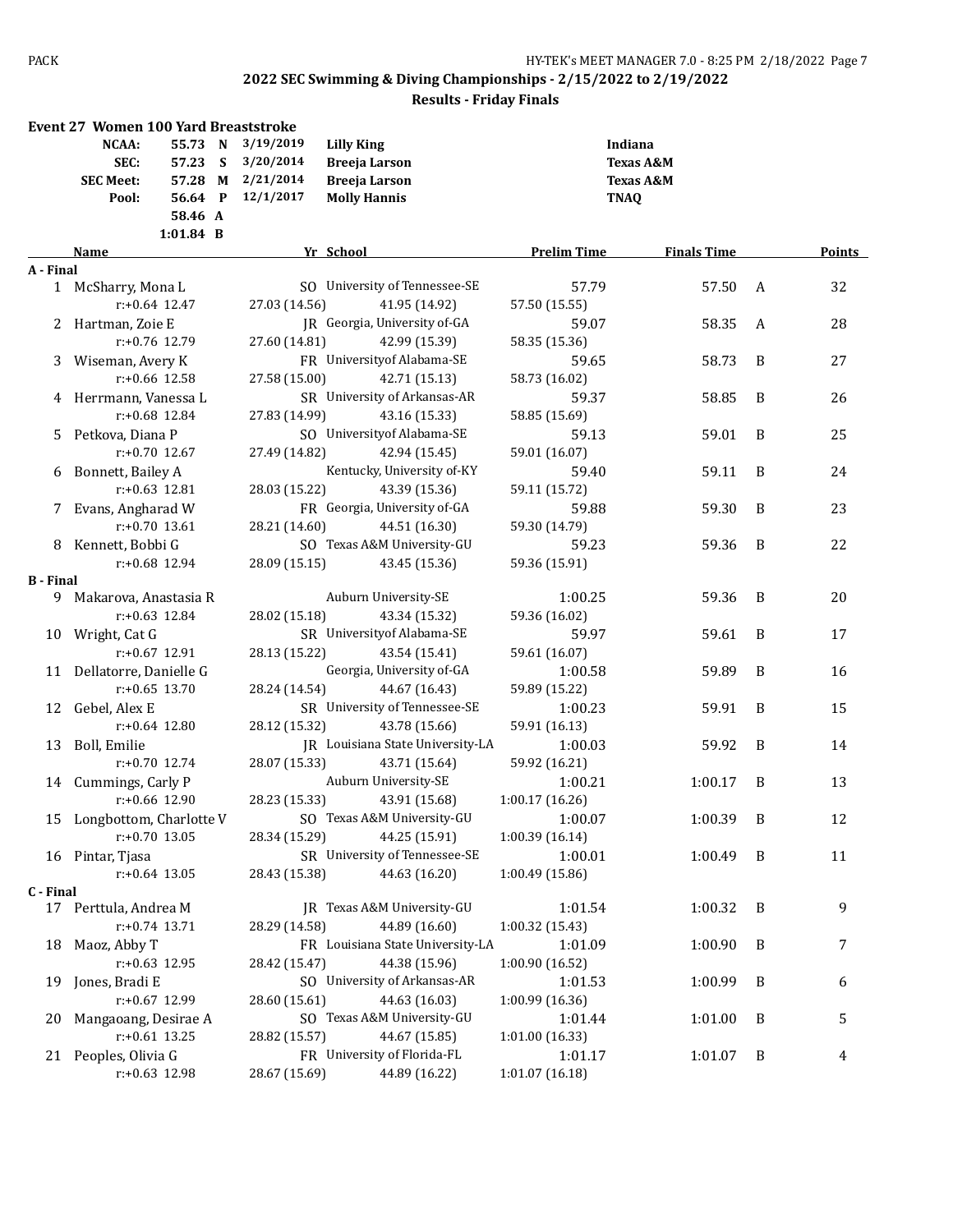#### **2022 SEC Swimming & Diving Championships - 2/15/2022 to 2/19/2022 Results - Friday Finals**

## **C - Final ... (Event 27 Women 100 Yard Breaststroke) Name Yr School Prelim Time Finals Time Points** 22 Tarazi, Val R SR Auburn University-SE 1:01.18 1:01.11 B 3 r:+0.70 13.03 28.54 (15.51) 44.78 (16.24) 1:01.11 (16.33) 23 Mendenhall, Olivia R FR Kentucky, University of-KY 1:01.21 1:01.15 B 2 r:+0.78 12.94 28.56 (15.62) 44.38 (15.82) 1:01.15 (16.77) 24 Cothern, Bella SO University of Arkansas-AR 1:00.78 1:01.25 B 1 r:+0.61 13.18 28.57 (15.39) 44.85 (16.28) 1:01.25 (16.40) **Preliminaries** 25 Engel, Bridget E SO Kentucky, University of-KY 1:01.68 26 Steele, Taylor L JR South Carolina, University of,-SC 1:01.86 27 Curtis, Brynn M SO Auburn University-SE 1:01.94 28 Norman, Kasia J **FR** Universityof Alabama-SE 1:02.00 29 Knelson, Faith Vanderbilt University-SE 1:02.08 30 Smith, Alaya D SO Texas A&M University-GU 1:02.11 31 Jones, Kayla L SR Missouri-MV 1:02.16 32 Johnson, Georgia L SO South Carolina, University of,-SC 1:02.39 33 Neubauer, Francesca Y SR Vanderbilt University-SE 1:02.44 34 Jannasch, Jadyn L SO Louisiana State University-LA 1:02.47 35 Brathwaite, Katrina **J.** IR Missouri-MV 1:02.60 36 Shaner, Reilly K JR University of Arkansas-AR 1:03.02 37 McDaid, Allie A SR Louisiana State University-LA 1:03.04 \*38 Colwell, Lizzy M SR Vanderbilt University-SE 1:03.53 \*38 Moderski, Alex C JR Missouri-MV 1:03.53 40 Clifton, Maddi L JR Louisiana State University-LA 1:03.78 **Event 28 Men 100 Yard Breaststroke NCAA: 49.69 N 3/18/2018 Ian Finerty Indiana SEC: 50.03 S 2/17/2018 Caeleb Dressel Florida SEC Meet: 50.03 M 2/18/2018 Caeleb Dressel Florida Pool: 51.35 P 2/18/2022 Derek Maas Alabama 51.59 A 54.27 B Name Yr School Prelim Time Finals Time Points A - Final** 1 Maas, Derek E JR Universityof Alabama-SE 51.35 50.78P A 32 r:+0.67 10.64 23.91 (13.27) 37.16 (13.25) 50.78 (13.62) 2 Dillard, Jarel A SR University of Tennessee-SE 51.38 51.23 P A 28 r:+0.61 10.70 23.87 (13.17) 37.25 (13.38) 51.23 (13.98) 3 Mikuta, Reid R SO Auburn University-SE 51.59 51.41 A 27 r:+0.65 11.18 24.18 (13.00) 37.61 (13.43) 51.41 (13.80) \*4 Patton, Ben H JR Missouri-MV 52.25 52.03 B 25.50 r:+0.63 10.87 24.14 (13.27) 37.91 (13.77) 52.03 (14.12) \*4 Houlie, Michael J SR University of Tennessee-SE 52.07 52.03 B 25.50 r:+0.62 10.90 24.11 (13.21) 37.76 (13.65) 52.03 (14.27) 6 Puente Bustamante, Andres E JR Texas A&M University-GU 52.31 52.44 B 24 r:+0.68 10.96 24.31 (13.35) 38.12 (13.81) 52.44 (14.32) 7 Mason, Mitch K SO Louisiana State University-LA 52.51 52.46 B 23 r:+0.67 11.18 24.54 (13.36) 38.50 (13.96) 52.46 (13.96) 8 Champlin, Brett C G Champlin, Brett C G Champlin, Brett C G 22 IR University of Tennessee-SE 52.46 52.79 B 22 r:+0.68 11.18 24.85 (13.67) 38.57 (13.72) 52.79 (14.22) **B - Final** 9 Al-Wir, Amro B SO University of Florida-FL 52.69 52.66 B 20

r:+0.68 11.50 25.06 (13.56) 38.88 (13.82) 52.66 (13.78)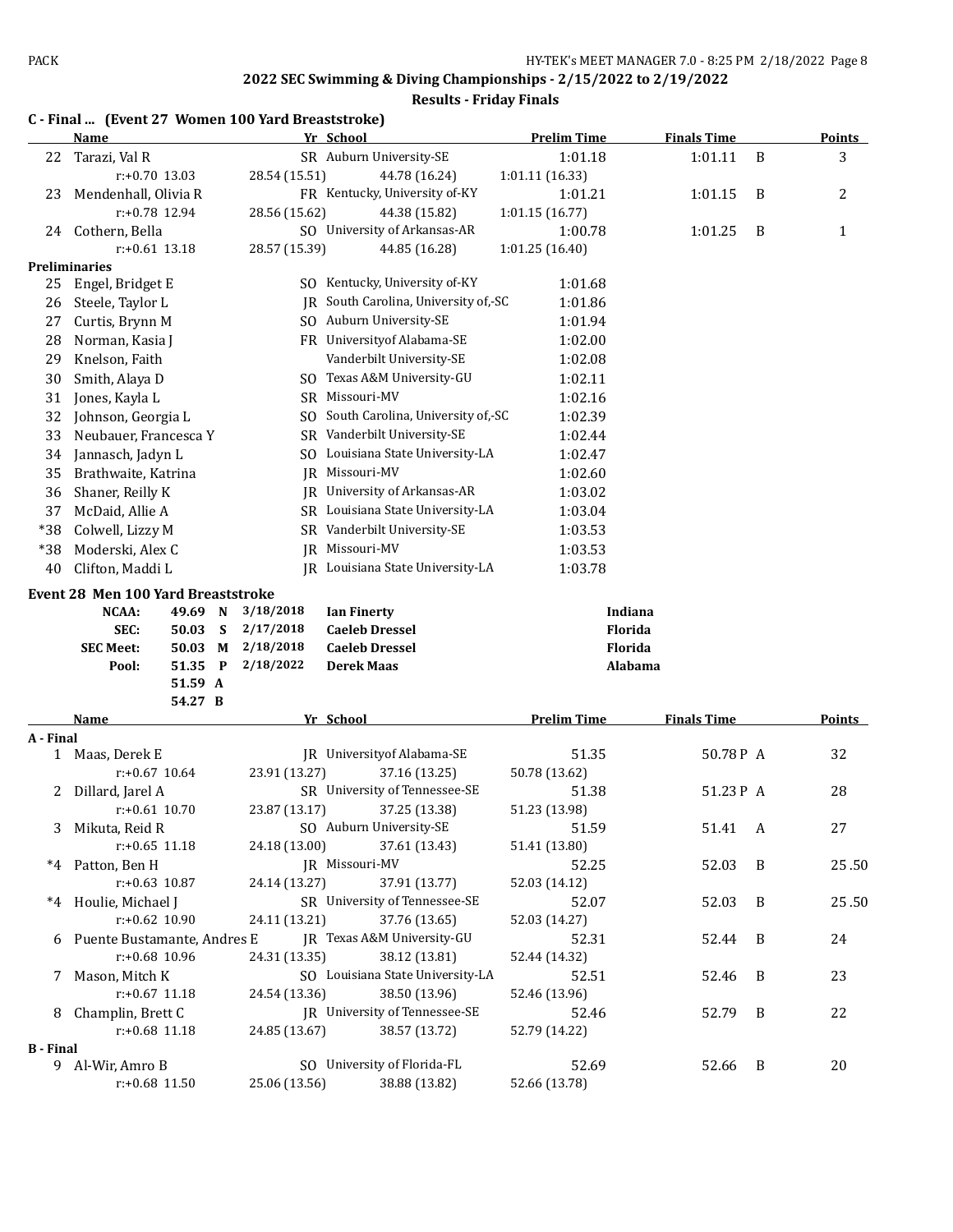**Results - Friday Finals**

## **B - Final ... (Event 28 Men 100 Yard Breaststroke)**

|              | <b>Name</b>                         |             |                | Yr School                                                       | <b>Prelim Time</b>  | <b>Finals Time</b>      |   | <b>Points</b> |
|--------------|-------------------------------------|-------------|----------------|-----------------------------------------------------------------|---------------------|-------------------------|---|---------------|
|              | 10 Pales, Josh                      |             |                | Missouri-MV                                                     | 52.80               | 52.68                   | B | 17            |
|              | $r: +0.62$ 11.07                    |             | 24.30 (13.23)  | 38.15 (13.85)                                                   | 52.68 (14.53)       |                         |   |               |
|              | 11 Rindshoej, Freddie               |             |                | Missouri-MV                                                     | 52.77               | 52.71                   | B | 16            |
|              | r:+0.72 11.19                       |             | 24.50 (13.31)  | 38.48 (13.98)                                                   | 52.71 (14.23)       |                         |   |               |
|              | 12 Smith, Julian B                  |             |                | FR University of Florida-FL                                     | 52.82               | 52.73                   | B | 15            |
|              | $r: +0.63$ 11.14                    |             | 24.46 (13.32)  | 38.69 (14.23)                                                   | 52.73 (14.04)       |                         |   |               |
|              | 13 Goodwin, Will A                  |             |                | JR Missouri-MV                                                  | 52.82               | 52.86                   | B | 14            |
|              | r:+0.59 11.20                       |             | 24.70 (13.50)  | 38.49 (13.79)                                                   | 52.86 (14.37)       |                         |   |               |
|              | 14 Bethel, Henry                    |             |                | FR Auburn University-SE                                         | 52.67               | 52.90                   | B | 13            |
|              | $r: +0.61$ 10.92                    |             | 24.55 (13.63)  | 38.43 (13.88)                                                   | 52.90 (14.47)       |                         |   |               |
| 15           | Kahl, Linus H                       |             |                | FR University of Alabama-SE                                     | 52.92               | 52.95                   | B | 12            |
|              | $r: +0.60$ 11.23                    |             | 24.99 (13.76)  | 38.65 (13.66)                                                   | 52.95 (14.30)       |                         |   |               |
|              | 16 Spillane, Tyler J                |             |                | Missouri-MV                                                     | 53.05               | 53.61                   | B | 11            |
|              | $r: +0.64$ 11.87                    |             | 24.52 (12.65)  | 39.05 (14.53)                                                   | 53.61 (14.56)       |                         |   |               |
| C - Final    |                                     |             |                |                                                                 |                     |                         |   |               |
| 17           | Sheils, Trey M                      |             |                | SO University of Alabama-SE                                     | 53.12               | 52.65                   | B | 9             |
|              | $r: +0.65$ 11.28                    |             | 24.68 (13.40)  | 38.59 (13.91)                                                   | 52.65 (14.06)       |                         |   |               |
|              | 18 Voloschin, Arie                  |             |                | FR Georgia, University of-GA                                    | 53.14               | 52.86                   | B | 7             |
|              | $r: +0.62$ 11.21                    |             | 24.71 (13.50)  | 38.72 (14.01)                                                   | 52.86 (14.14)       |                         |   |               |
| 19           | Massey, Luke D                      |             |                | SR South Carolina, University of,-SC                            | 53.30               | 53.06                   | B | 6             |
|              | $r: +0.64$ 11.24                    |             | 24.79 (13.55)  | 38.70 (13.91)                                                   | 53.06 (14.36)       |                         |   |               |
|              | 20 Sanchez, Alex R                  |             |                | SO Texas A&M University-GU                                      | 53.28               | 53.20                   | B | 5             |
|              | $r: +0.67$ 11.12                    |             | 24.96 (13.84)  | 39.03 (14.07)                                                   | 53.20 (14.17)       |                         |   |               |
|              | 21 Wayner, Harrison P               |             |                | SR Georgia, University of-GA                                    | 53.37               | 53.46                   | B | 4             |
|              | $r: +0.64$ 11.07                    |             | 24.98 (13.91)  | 38.97 (13.99)                                                   | 53.46 (14.49)       |                         |   |               |
|              | 22 Schababerle, Jacob T             |             |                | SR Texas A&M University-GU                                      | 53.95               | 53.89                   | B | 3             |
|              | r:+0.72 11.51                       |             | 25.35 (13.84)  | 39.47 (14.12)                                                   | 53.89 (14.42)       |                         |   |               |
|              | 23 Sanes, Adriel N                  |             |                | Auburn University-SE                                            | 54.10               | 53.90                   | B | 2             |
|              | $r: +0.64$ 11.08                    |             | 24.97 (13.89)  | 39.17 (14.20)                                                   | 53.90 (14.73)       |                         |   |               |
|              | 24 Parrott, Aaron N                 |             |                | JR Louisiana State University-LA                                | 54.58               | 54.33                   |   | $\mathbf{1}$  |
|              | $r: +0.63$ 11.70                    |             | 25.33 (13.63)  | 39.80 (14.47)                                                   | 54.33 (14.53)       |                         |   |               |
|              | <b>Preliminaries</b>                |             |                |                                                                 |                     |                         |   |               |
| 25           | Kerns, Liam W                       |             |                | FR South Carolina, University of,-SC                            | 54.74               |                         |   |               |
| 26           | West, Daniel N                      |             |                | SO South Carolina, University of,-SC                            | 54.78               |                         |   |               |
| 27           | Haigh, Connor E                     |             |                | SO Georgia, University of-GA                                    | 54.87               |                         |   |               |
| 28           | Miller, Henry S                     |             |                | JR Kentucky, University of-KY                                   | 55.45               |                         |   |               |
| 29           | Wade, Alex C                        |             |                | SR South Carolina, University of,-SC                            | 55.69               |                         |   |               |
| 30           | Dickerson, Ezra C                   |             |                | FR Louisiana State University-LA                                | 56.61               |                         |   |               |
|              |                                     |             |                |                                                                 |                     |                         |   |               |
|              | <b>Event 29 Men Platform Diving</b> |             |                |                                                                 |                     |                         |   |               |
|              | SEC:                                | 507.15<br>S | 3/7/2018       | <b>Zhipeng Zeng</b>                                             |                     | <b>Tennessee</b>        |   |               |
|              | <b>SEC Meet:</b>                    | 496.55<br>M | 2/18/2017      | Hernandez & Henschel                                            |                     | LSU & Texas A&M         |   |               |
|              | Pool:                               | 554.05<br>P | 12/22/2012     | David Boudia                                                    |                     | <b>Boiler Diving A.</b> |   |               |
|              |                                     | 300.00 A    |                |                                                                 |                     |                         |   |               |
|              | Name                                |             |                | Yr School                                                       | <b>Prelim Score</b> | <b>Finals Score</b>     |   | <b>Points</b> |
| A - Final    |                                     |             |                | Louisiana State University-LA                                   | 391.05              |                         |   | 32            |
| $\mathbf{1}$ | Celaya Hernandez, Juan M            |             |                |                                                                 |                     | 430.55                  | A |               |
| 2            | Hattie, Bryden R                    |             | SO.            | University of Tennessee-SE<br>South Carolina, University of,-SC | 440.30              | 422.60                  | A | 28            |
| 3            | Vazquez Bas, Manny                  |             | IR             |                                                                 | 383.25              | 403.95                  | A | 27            |
| 4            | Zhang, Mingli                       |             |                | SR Kentucky, University of-KY                                   | 365.15              | 394.60                  | A | 26            |
| 5            | Farouk, Mohamed A                   |             | FR             | Universityof Alabama-SE                                         | 399.50              | 368.10                  | A | 25            |
| 6            | Garcia, Leonardo                    |             | S <sub>O</sub> | University of Florida-FL                                        | 385.55              | 363.25                  | A | 24            |
| 7            | Kebler, Hunter C                    |             |                | SO Auburn University-SE                                         | 340.10              | 355.35                  | A | 23            |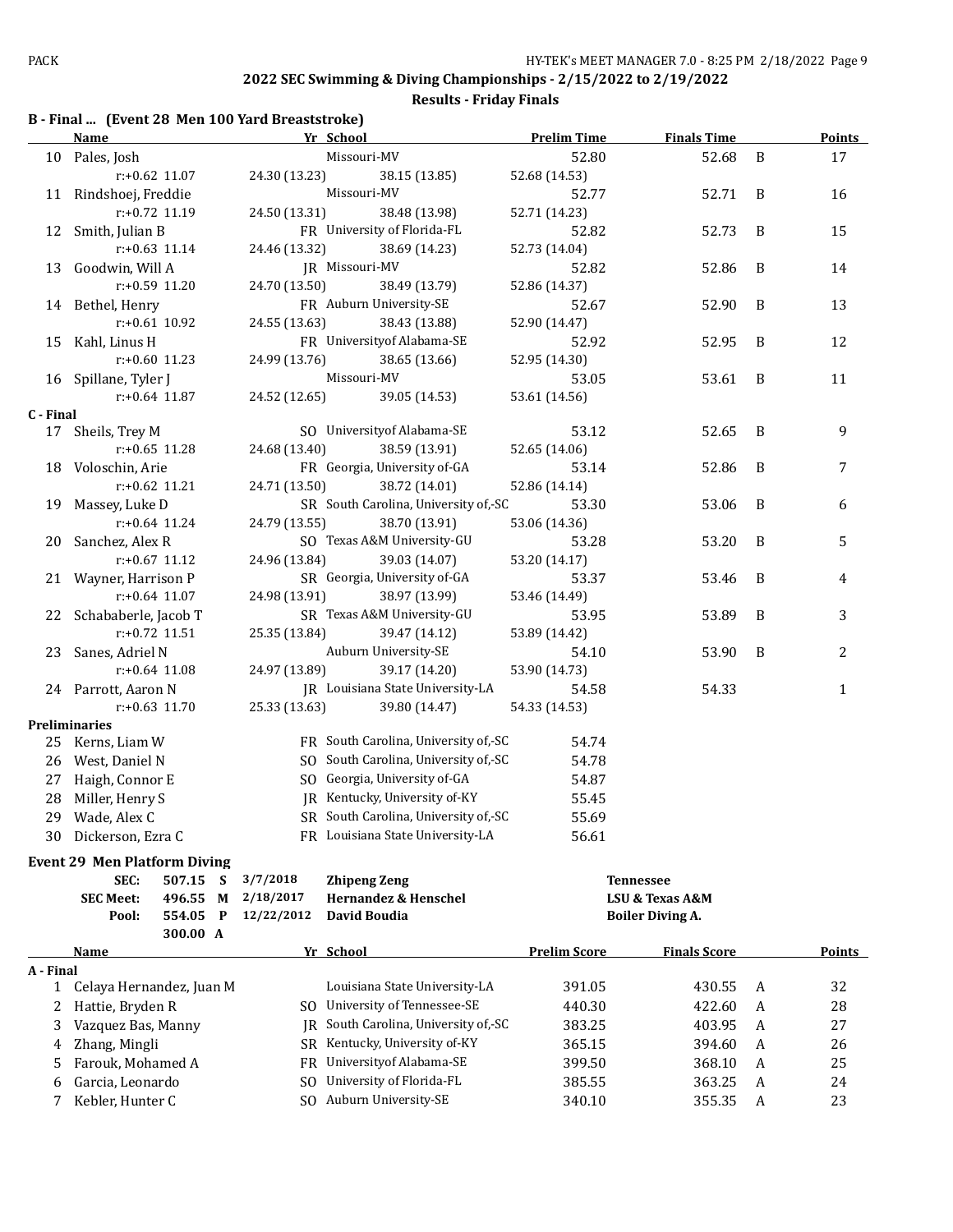#### **Results - Friday Finals**

## **A - Final ... (Event 29 Men Platform Diving)**

|    | <b>Name</b>                          |                  |              |                 | Yr School                                            | <b>Prelim Score</b>         | <b>Finals Score</b>           |   | <b>Points</b>  |
|----|--------------------------------------|------------------|--------------|-----------------|------------------------------------------------------|-----------------------------|-------------------------------|---|----------------|
| 8  | Richardson, Dillon P                 |                  |              |                 | SO University of Tennessee-SE                        | 339.05                      | 352.25                        | A | 22             |
|    | Preliminaries                        |                  |              |                 |                                                      |                             |                               |   |                |
| 9  | Romero, Rodrigo                      |                  |              |                 | JR Kentucky, University of-KY                        | 332.35                      |                               |   | 20             |
| 10 | Svirskyi, Anton                      |                  |              |                 | JR University of Florida-FL                          | 316.95                      |                               |   | 17             |
| 11 | Bottego, Allen J                     |                  |              |                 | FR Texas A&M University-GU                           | 311.10                      |                               |   | 16             |
| 12 | Lopez, Carlo                         |                  |              |                 | JR Missouri-MV                                       | 307.60                      |                               |   | 15             |
| 13 | Reasor, Jacob A                      |                  |              |                 | SO University of Tennessee-SE                        | 298.60                      |                               |   | 14             |
| 14 | Andrus, Whit M                       |                  |              |                 | FR Auburn University-SE                              | 287.25                      |                               |   | 13             |
| 15 | Hensley, Rhett W                     |                  |              |                 | FR Texas A&M University-GU                           | 282.15                      |                               |   | 12             |
| 16 | Lewis, Nolan A                       |                  |              | <b>FR</b>       | Georgia, University of-GA                            | 279.95                      |                               |   | 11             |
| 17 | Duncan, Sam                          |                  |              |                 | SO Kentucky, University of-KY                        | 277.55                      |                               |   | 9              |
| 18 | Abadia Garcia, Adrian                |                  |              |                 | FR Louisiana State University-LA                     | 277.40                      |                               |   | 7              |
| 19 | Endo, Takuto                         |                  |              |                 | Missouri-MV                                          | 267.45                      |                               |   | 6              |
| 20 | Claus, Alex M                        |                  |              |                 | SR South Carolina, University of,-SC                 | 261.95                      |                               |   | 5              |
| 21 | Li, Kevin                            |                  |              |                 | SR University of Alabama-SE                          | 247.00                      |                               |   | 4              |
| 22 | Sanchez, Kyle G                      |                  |              | SO.             | Texas A&M University-GU                              | 242.90                      |                               |   | 3              |
| 23 | Danielewicz, Zayne M                 |                  |              |                 | FR Louisiana State University-LA                     | 240.95                      |                               |   | $\overline{2}$ |
| 24 | Mathews, Kurtis J                    |                  |              | SR.             | Texas A&M University-GU                              | 234.20                      |                               |   | $\mathbf{1}$   |
|    |                                      |                  |              |                 |                                                      |                             |                               |   |                |
|    | Event 30 Women 400 Yard Medley Relay |                  |              |                 |                                                      |                             |                               |   |                |
|    | NCAA:                                | 3:24.59 N        |              | 3/18/2021       | <b>NC State</b>                                      |                             |                               |   |                |
|    |                                      |                  |              |                 | K. Berkoff, S. Hansson, K. Alons, J. Poole           |                             |                               |   |                |
|    | SEC:                                 | 3:27.18          | S            | 11/18/2021      | Alabama                                              |                             |                               |   |                |
|    | <b>SEC Meet:</b>                     | 3:28.43          |              | 2/22/2019       | R White, A Wiseman, M Scott, K Antoniou              |                             |                               |   |                |
|    |                                      |                  | М            |                 | <b>Tennessee</b>                                     |                             |                               |   |                |
|    | Pool:                                | 3:27.12          | $\mathbf{P}$ | 11/18/2021      | E. Brown, N. Popov, M. Banic, B. Grinter<br>Virginia |                             |                               |   |                |
|    |                                      |                  |              |                 | R Tiltmann, A Wenger, K Douglass, A Walsh            |                             |                               |   |                |
|    |                                      | 3:31.66 A        |              |                 |                                                      |                             |                               |   |                |
|    |                                      | 3:33.78 B        |              |                 |                                                      |                             |                               |   |                |
|    | Team                                 |                  |              |                 | <b>Relay</b>                                         | <b>Seed Time</b>            | <b>Finals Time</b>            |   | <b>Points</b>  |
| 1  | Universityof Alabama-SE              |                  |              |                 | A                                                    | 3:27.18                     | 3:26.64P A                    |   | 64             |
|    | 1) White, Rhyan E SR                 |                  |              |                 | 2) r:-0.02 Wiseman, Avery FR                         | 3) r:-0.01 Scott, Morgan SR | 4) r:0.00 Dupre, Cora JR      |   |                |
|    |                                      | r:+0.68 24.25    |              | 50.44 (50.44)   | 1:17.25 (26.81)                                      | 1:48.46 (58.02)             |                               |   |                |
|    |                                      | 2:11.81 (23.35)  |              | 2:39.53 (51.07) | 3:01.82 (22.29)                                      | 3:26.64 (47.11)             |                               |   |                |
| 2  | University of Tennessee-SE           |                  |              |                 | A                                                    | 3:28.91                     | 3:26.88P A                    |   | 56             |
|    | 1) Fuller, Josephine A FR            |                  |              |                 | 2) r:0.18 McSharry, Mona SO                          | 3) r:0.34 Walshe, Ellen FR  | 4) r:0.38 Pintar, Tjasa SR    |   |                |
|    |                                      | $r: +0.67$ 25.37 |              |                 | 52.32 (52.32) 1:18.86 (26.54)                        | 1:49.47 (57.15)             |                               |   |                |
|    |                                      | 2:12.85 (23.38)  |              | 2:39.22 (49.75) | 3:02.09 (22.87)                                      | 3:26.88 (47.66)             |                               |   |                |
| 3  | Kentucky, University of-KY           |                  |              |                 | A                                                    | 3:37.38                     | 3:29.74 A                     |   | 54             |
|    | 1) Brooks, Caitlin P JR              |                  |              |                 | 2) r:0.26 Bonnett, Bailey                            | 3) r:0.34 Gaines, Riley SR  | 4) r:0.34 Sorenson, Sophie SR |   |                |
|    |                                      | r:+0.53 24.78    |              | 51.46 (51.46)   | 1:18.69 (27.23)                                      | 1:49.73 (58.27)             |                               |   |                |
|    |                                      | 2:13.52 (23.79)  |              | 2:41.04 (51.31) | 3:04.37 (23.33)                                      | 3:29.74 (48.70)             |                               |   |                |
| 4  | Georgia, University of-GA            |                  |              |                 | A                                                    | 3:33.23                     | 3:30.01                       | A | 52             |
|    | 1) Sansome, Millie K JR              |                  |              |                 | 2) r:0.24 Hartman, Zoie JR                           | 3) r:0.29 Luther, Dakota SR | 4) r:0.43 Parker, Maxine SO   |   |                |
|    |                                      | $r: +0.60$ 25.41 |              | 52.57 (52.57)   | 1:19.53 (26.96)                                      | 1:50.62 (58.05)             |                               |   |                |
|    |                                      | 2:14.57 (23.95)  |              | 2:42.33 (51.71) | 3:05.29 (22.96)                                      | 3:30.01 (47.68)             |                               |   |                |

5 Texas A&M University-GU A 3:36.50 3:31.66 A 50

r:+0.60 25.91 53.33 (53.33) 1:21.20 (27.87) 1:52.83 (59.50) 2:16.80 (23.97) 2:44.47 (51.64) 3:06.65 (22.18) 3:31.66 (47.19)

1) Barzelay, Aviv FR 2) r:0.37 Kennett, Bobbi SO 3) r:0.07 Theall, Olivia SO 4) r:0.05 Stepanek, Chloe SO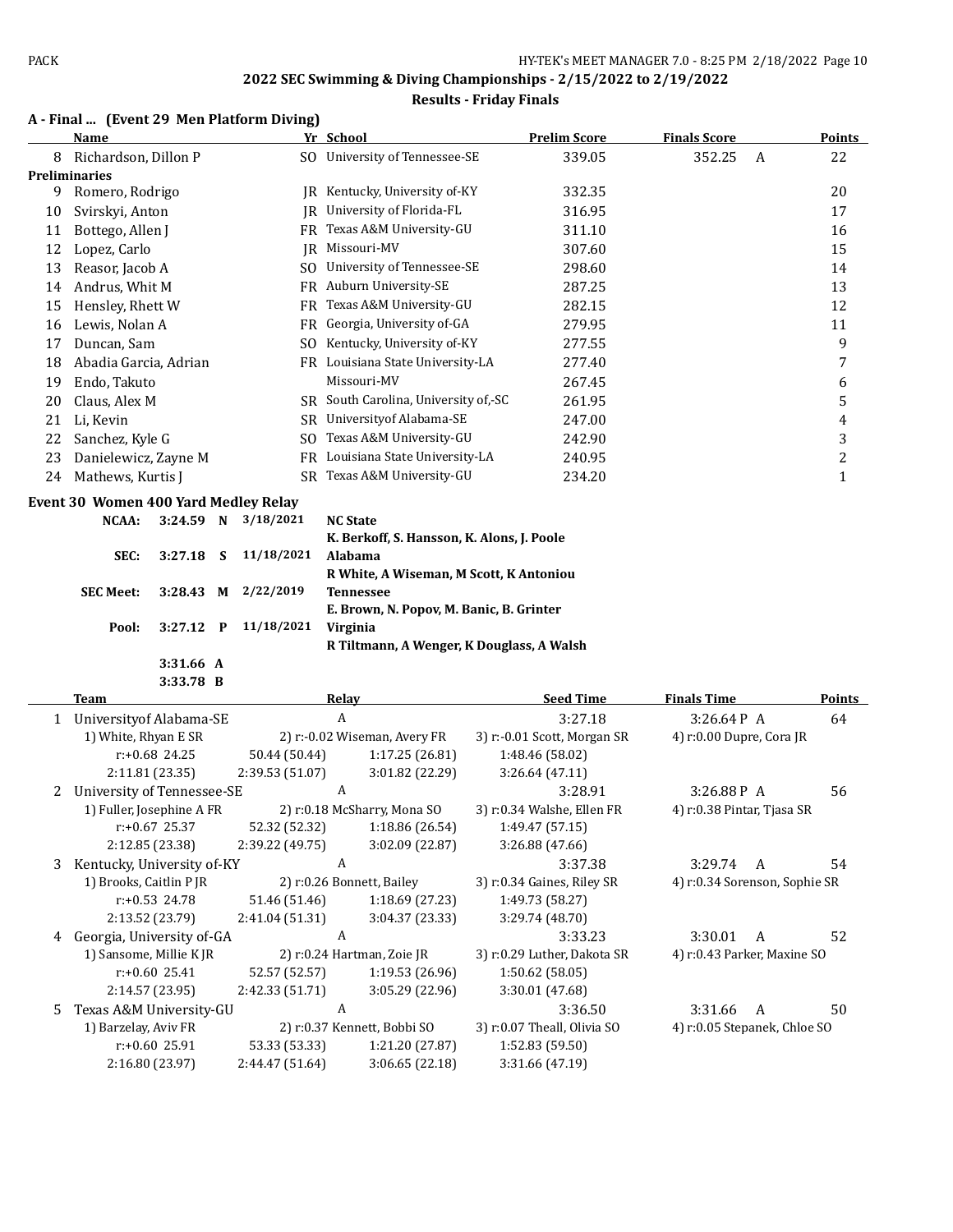**Results - Friday Finals**

## **(Event 30 Women 400 Yard Medley Relay)**

|    | <b>Team</b>                                               |             |                 | <b>Relay</b>                                  | <b>Seed Time</b>             | <b>Finals Time</b>               | <b>Points</b> |
|----|-----------------------------------------------------------|-------------|-----------------|-----------------------------------------------|------------------------------|----------------------------------|---------------|
|    | 6 University of Arkansas-AR                               |             |                 | $\boldsymbol{A}$                              | 3:34.36                      | 3:32.47<br>B                     | 48            |
|    | 1) Sansores, Andrea A SR                                  |             |                 | 2) r:0.18 Herrmann, Vanessa SR                | 3) r:0.04 Melton, Kobie SR   | 4) r:0.03 Cothern, Bella SO      |               |
|    | r:+0.62 25.19                                             |             | 52.40 (52.40)   | 1:19.78 (27.38)                               | 1:51.05 (58.65)              |                                  |               |
|    | 2:15.36 (24.31)                                           |             | 2:44.09 (53.04) | 3:06.59(22.50)                                | 3:32.47 (48.38)              |                                  |               |
|    | 7 University of Florida-FL                                |             |                 | $\boldsymbol{A}$                              | 3:38.13                      | 3:33.63<br>B                     | 46            |
|    | 1) Bates, Talia B JR                                      |             |                 | 2) r:0.18 Mathieu, Tylor JR                   | 3) r:0.10 Peoples, Olivia FR | 4) r:0.46 Nikonova, Ekaterina FR |               |
|    | $r: +0.63$ 25.12                                          |             | 52.49 (52.49)   | 1:20.75 (28.26)                               | 1:53.03 (1:00.54)            |                                  |               |
|    | 2:17.00 (23.97)                                           |             | 2:45.57 (52.54) | 3:08.47 (22.90)                               | 3:33.63 (48.06)              |                                  |               |
| 8  | Auburn University-SE                                      |             |                 | A                                             | 3:33.91                      | 3:33.71<br>B                     | 44            |
|    | 1) Lee, Meghan R SO                                       |             |                 | 2) r:0.18 Makarova, Anastasia                 | 3) r:0.15 Bargeron, Avery FR | 4) r:0.21 Leehy, Mykenzie        |               |
|    | $r: +0.65$ 25.45                                          |             | 52.88 (52.88)   | 1:20.68 (27.80)                               | 1:52.94 (1:00.06)            |                                  |               |
|    | 2:16.84 (23.90)                                           |             | 2:44.91 (51.97) | 3:08.02 (23.11)                               | 3:33.71 (48.80)              |                                  |               |
| 9  | South Carolina, University of,-SC                         |             |                 | A                                             | 3:36.48                      | 3:34.49                          | 40            |
|    | 1) Pantano, Bella L SO                                    |             |                 | 2) r:0.17 Steele, Taylor JR                   | 3) r:0.10 Toh, Nicholle SO   | 4) r:0.09 Smith, Janie JR        |               |
|    | r:+0.68 25.69                                             |             | 53.32 (53.32)   | 1:21.15 (27.83)                               | 1:53.78 (1:00.46)            |                                  |               |
|    | 2:17.52 (23.74)                                           |             | 2:46.16 (52.38) | 3:08.80 (22.64)                               | 3:34.49 (48.33)              |                                  |               |
|    |                                                           |             |                 | $\boldsymbol{A}$                              |                              |                                  |               |
| 10 | Missouri-MV                                               |             |                 |                                               | 3:33.50                      | 3:34.80                          | 34            |
|    | 1) Rees, Meredith A JR                                    |             |                 | 2) r:0.17 Jones, Kayla SR                     | 3) r:0.36 Thompson, Sarah SR | 4) r:0.42 Keil, Megan SR         |               |
|    | r:+0.73 25.24                                             |             | 52.38 (52.38)   | 1:20.83 (28.45)                               | 1:53.95 (1:01.57)            |                                  |               |
|    | 2:17.52 (23.57)                                           |             | 2:46.06 (52.11) | 3:09.18 (23.12)                               | 3:34.80 (48.74)              |                                  |               |
|    | 11 Louisiana State University-LA                          |             |                 | $\boldsymbol{A}$                              | 3:39.36                      | 3:36.27                          | 32            |
|    | 1) Milutinovich, Katarina JR                              |             |                 | 2) r:0.21 Boll, Emilie JR                     | 3) r:0.19 Bellina, Hannah SO | 4) r:0.17 Kucsan, Natalie SR     |               |
|    | r:+0.69 25.52                                             |             | 53.67 (53.67)   | 1:21.30 (27.63)                               | 1:53.81 (1:00.14)            |                                  |               |
|    | 2:18.64 (24.83)                                           |             | 2:47.87 (54.06) | 3:10.73 (22.86)                               | 3:36.27 (48.40)              |                                  |               |
|    | Vanderbilt University-SE                                  |             |                 | A                                             | 3:41.64                      | DQ                               |               |
|    | Early take-off swimmer #2                                 |             |                 |                                               |                              |                                  |               |
|    | 1) Pierobon Mays, Gabriela V SO 2) r:-0.05 Knelson, Faith |             |                 |                                               | 3) r:0.39 Utley, Kailia FR   | 4) r:0.30 Beers, Eleanor SO      |               |
|    | $r: +0.70$ 26.43                                          |             | 54.81 (54.81)   | 1:22.92 (28.11)                               | 1:56.13 (1:01.32)            |                                  |               |
|    | 2:21.72 (25.59)                                           |             | 2:51.09 (54.96) | 3:14.87 (23.78)                               | DQ (50.81)                   |                                  |               |
|    | Event 31 Men 400 Yard Medley Relay                        |             |                 |                                               |                              |                                  |               |
|    | NCAA:                                                     | 2:59.22 N   | 3/23/2017       | <b>Texas</b>                                  |                              |                                  |               |
|    |                                                           |             |                 | J. Shebat, W. Licon, J. Schooling, J. Conger  |                              |                                  |               |
|    | SEC:                                                      | $3:01.39$ S | 3/26/2009       | Auburn                                        |                              |                                  |               |
|    |                                                           |             |                 | P Wollach, A Klein, T McGill, M Targett       |                              |                                  |               |
|    | <b>SEC Meet:</b>                                          | $3:02.17$ M | 2/21/2020       | Alabama                                       |                              |                                  |               |
|    |                                                           |             |                 | Z. Waddell, L. Bell, T. Sesvold, L. Berneburg |                              |                                  |               |
|    | Pool:                                                     | $3:04.36$ P | 11/18/2021      | Alabama                                       |                              |                                  |               |
|    |                                                           |             |                 | M Menke, D Maas, B BONDRA, J Berneburg        |                              |                                  |               |
|    |                                                           | 3:05.47 A   |                 |                                               |                              |                                  |               |
|    |                                                           | 3:07.53 B   |                 |                                               |                              |                                  |               |
|    | <b>Team</b>                                               |             |                 | <b>Relay</b>                                  | <b>Seed Time</b>             | <b>Finals Time</b>               | <b>Points</b> |
|    | 1 University of Florida-FL                                |             |                 | $\boldsymbol{A}$                              | 3:05.77                      | 3:02.61P A                       | 64            |
|    | 1) Chaney, Adam C SO                                      |             |                 | 2) r:0.25 Al-Wir, Amro SO                     | 3) r:0.19 Friese, Eric JR    | 4) r:0.12 Smith, Kieran SR       |               |
|    | r:+0.69 21.35                                             |             | 44.56 (44.56)   |                                               | 1:36.38 (51.82)              |                                  |               |
|    | 1:56.10 (19.72)                                           |             | 2:20.91 (44.53) | 2:40.70 (19.79)                               | 3:02.61 (41.70)              |                                  |               |
| 2  | University of Alabama-SE                                  |             |                 | A                                             | 3:04.36                      | 3:03.58P A                       | 56            |
|    | 1) Menke, Matthew T JR                                    |             |                 | 2) r:0.02 Maas, Derek JR                      | 3) r:0.23 Sesvold, Tyler SR  | 4) r:0.04 Berneburg, Jonathan SR |               |
|    | $r: +0.67$ 21.77                                          |             | 45.60 (45.60)   | 1:09.09 (23.49)                               | 1:36.15 (50.55)              |                                  |               |
|    | 1:57.19 (21.04)                                           |             | 2:21.70 (45.55) | 2:41.34 (19.64)                               | 3:03.58 (41.88)              |                                  |               |
| 3  | University of Tennessee-SE                                |             |                 | A                                             | 3:11.66                      | 3:04.74<br>A                     | 54            |
|    | 1) Kammann, Bjoern                                        |             |                 | 2) r:0.50 Dillard, Jarel SR                   | 3) r:0.10 Mota, Kayky SR     | 4) r:0.14 Crooks, Jordan FR      |               |
|    | r:+0.79 22.09                                             |             | 46.03 (46.03)   | 1:09.99 (23.96)                               | 1:37.69 (51.66)              |                                  |               |
|    | 1:58.35 (20.66)                                           |             | 2:23.13 (45.44) | 2:42.42 (19.29)                               | 3:04.74 (41.61)              |                                  |               |
|    |                                                           |             |                 |                                               |                              |                                  |               |